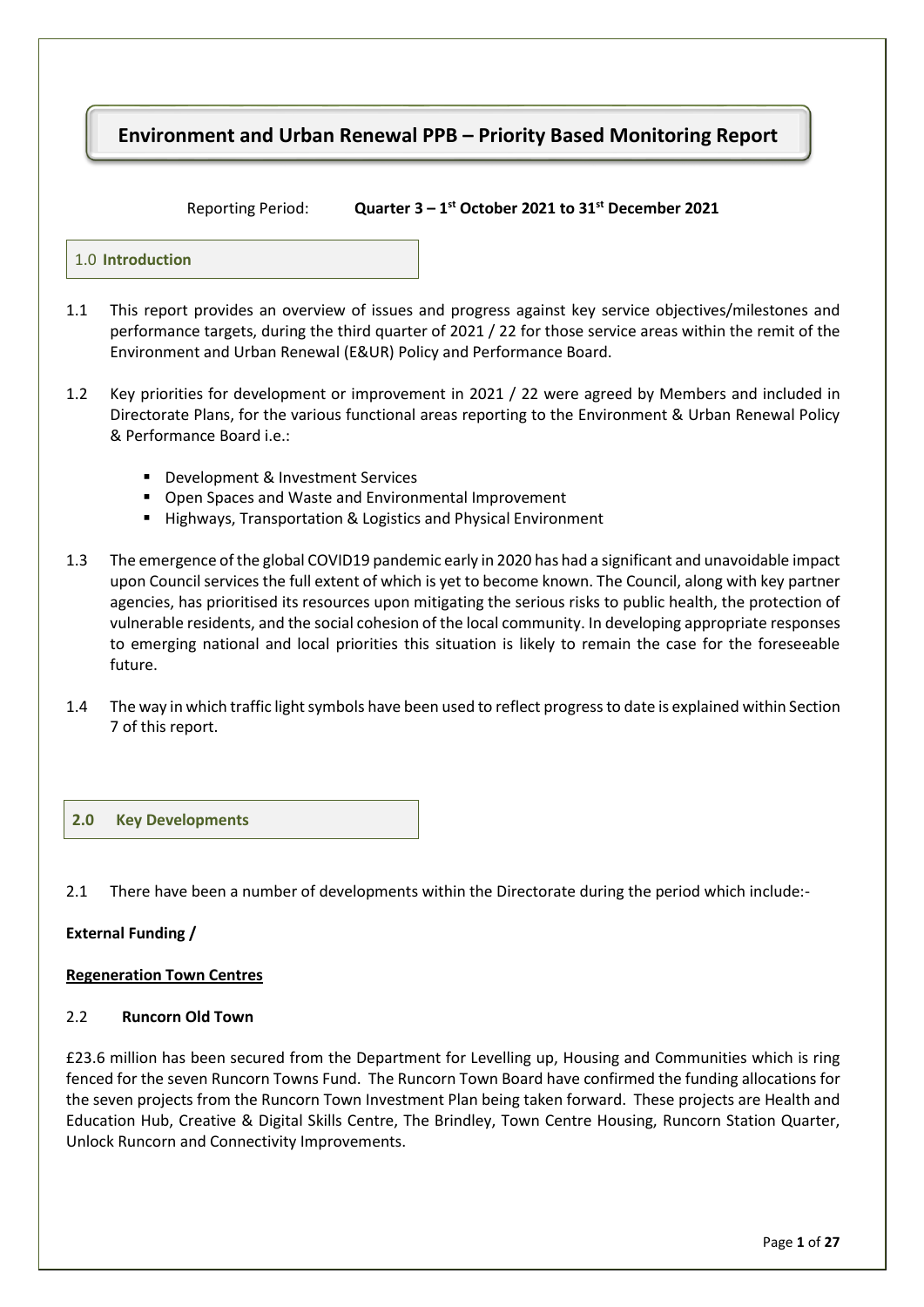## 2.3 **Halton Lea -Liverpool City Region Towns Centre Fund**

The Wayfinding project delivery continued with the Highways improvements around Northway and the Community Shop Car Park.

The Citizens Advice fit out of units 1&2 is progressed with most of the building related work completed ready for office equipment install in January 2022.

Culture HQ continued to focus on a sustainability plan beyond December 2021 with the ambition that locally based arts, digital and culture organisations will lead and collaborate on a longer term approach to continued delivery in the space.

Metrodynamics hosted a workshop with Halton Lea stakeholders to present the draft investment plan and to discuss future actions and shared governance arrangements.

A 3rd Sector Grant was approved for Digital Art Box CIC to deliver community workshops creating a pixel art wall. This will remain as an exhibit in Culture HQ.

The legacy mural was installed in Shopping City, it compliments an earlier mural installation funded by Reopening the High Streets and details key projects funded by the TCF.

The Hospital project has experienced a delay until April 2022 due to delays in new owners and asbestos in the unit. Work is due to commence on the fit out by end of January 2022.

High Street Task Force are providing expert support to Halton Lea. HBC received their Unlocking Your Place Potential Report and met with a HSTF Advisor to discuss dedicated support on developing the partnership of Halton Lea.

#### **Regeneration non town centres External Funding**

2.4 24 new enquiries in the period (compared to 26 in the same period last year):

- 19 of these were from external bodies; 5 of these were from HBC colleagues
- 16 still live, 8 closed
- 6 were referred on to other more appropriate teams

£114,730 secured in the period Bids submitted to the value of £429,763 Bids in draft £7.3m Monitoring bids to the value of around £16m, including Halton's Ways to Work Programme.

We have supported HBC and voluntary sector colleagues with a number of bids in this period, including: Changing Places Toilets Fund, Faith New Deal Pilot, One Public Estate for Runcorn Waterfront Development.

During the period the Team also supported the delivery of a number of events held as part of Halton's Borough of Culture programme, including the Light Festival at Norton priory, a Light installation at Victoria Park, the handover of the Borough of Culture to Knowsley and judging the LCR Cultural Awards.

The Team continues to lead on the delivery of the Government's Welcome Back Fund in the Borough.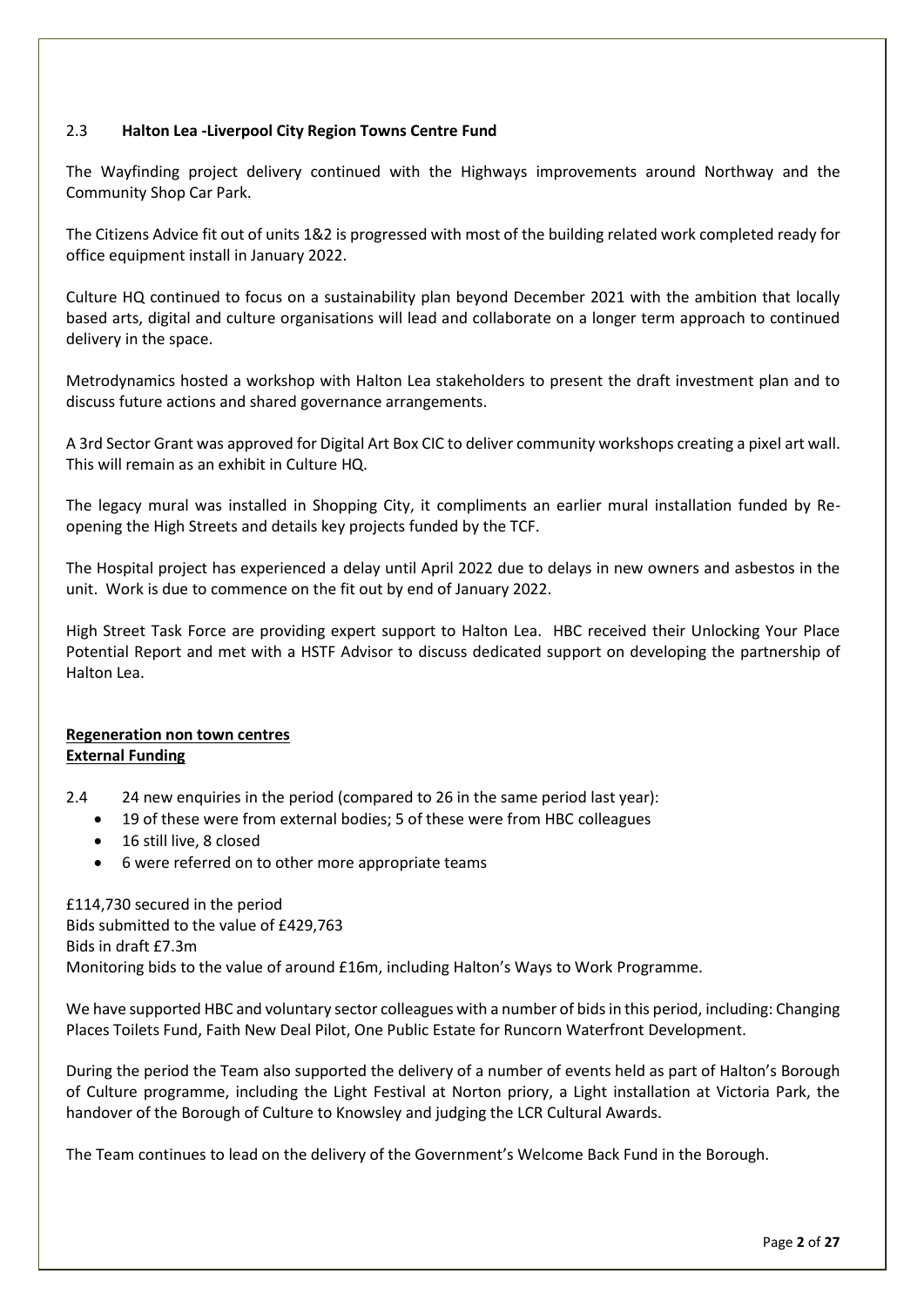## 2.5 **Sci-Tech Daresbury**

- Construction of Project Violet is now slightly behind schedule due to COVID delays and Land Registry registration of sub-station. Due for completion January 2022.
- Project Ultra Violet outline planning application approved. JV committed to developing programme and detailed design.

### 2.6 **Murdishaw**

- Initial proposals from Onward Homes and the community design team have been presented to the Steering Group and local ward members. Discussions ongoing on delivery strategy and wider improvements
- Short term environmental improvement projects ongoing and ongoing discussions regarding synergy of services across organisations.

#### 2.7 **3MG**

 Warburton's became fully operational. Inter Polymers Tape took a lease on 108,000sqft. BEIS have agreed to a RGF contract variation. Developer for HBC Field preparing to submit for planning in February 2022 after pre-application consultation with the local community.

#### 2.8 **Priory Meadow**

Tender documentation being prepared to go out to the market in February 2022.

#### **2.9 Foundry Lane**

 Discussions continuing between Developer and Planning, planning expected by end January 2022. In principal agreement from the Combined Authority for £5.7m grant towards the scheme. Land swap for the former Cameron's site is proceeding as planned.

#### **2.10 Astmoor**

 Tenders have been invited to submit final bids to become the JV partner, appointment will be in place by summer 2022.

#### **2.11 Green Growth Programme**

- Work continues to support new investment and development within West Runcorn employment areas, where there is potential over coming years to contribute to the low carbon economy and green industrial revolution. A focus for 2022 is working with partners to unlock the Port of Weston as part of the Liverpool City Region Freeport submission to the Department for Levelling Up, Housing & Communities.
- Delivery of a Green Homes Grant scheme commenced in October 2021, with the Council securing £700,000.00 from the Department for Business, Energy & Industrial Strategy. This grant scheme provides up to £10,000.00 to eligible households in Halton to install home energy improvement measures such as underfloor and loft insulation and solar panels. A managing agent is delivering the energy retrofit measures on behalf of a partnership comprising the Liverpool City Region Combined Authority and the constituent Local Authorities. As part of a further collective bid, the Council has secured an additional £4.65M to continue delivery between March 2022 and March 2023.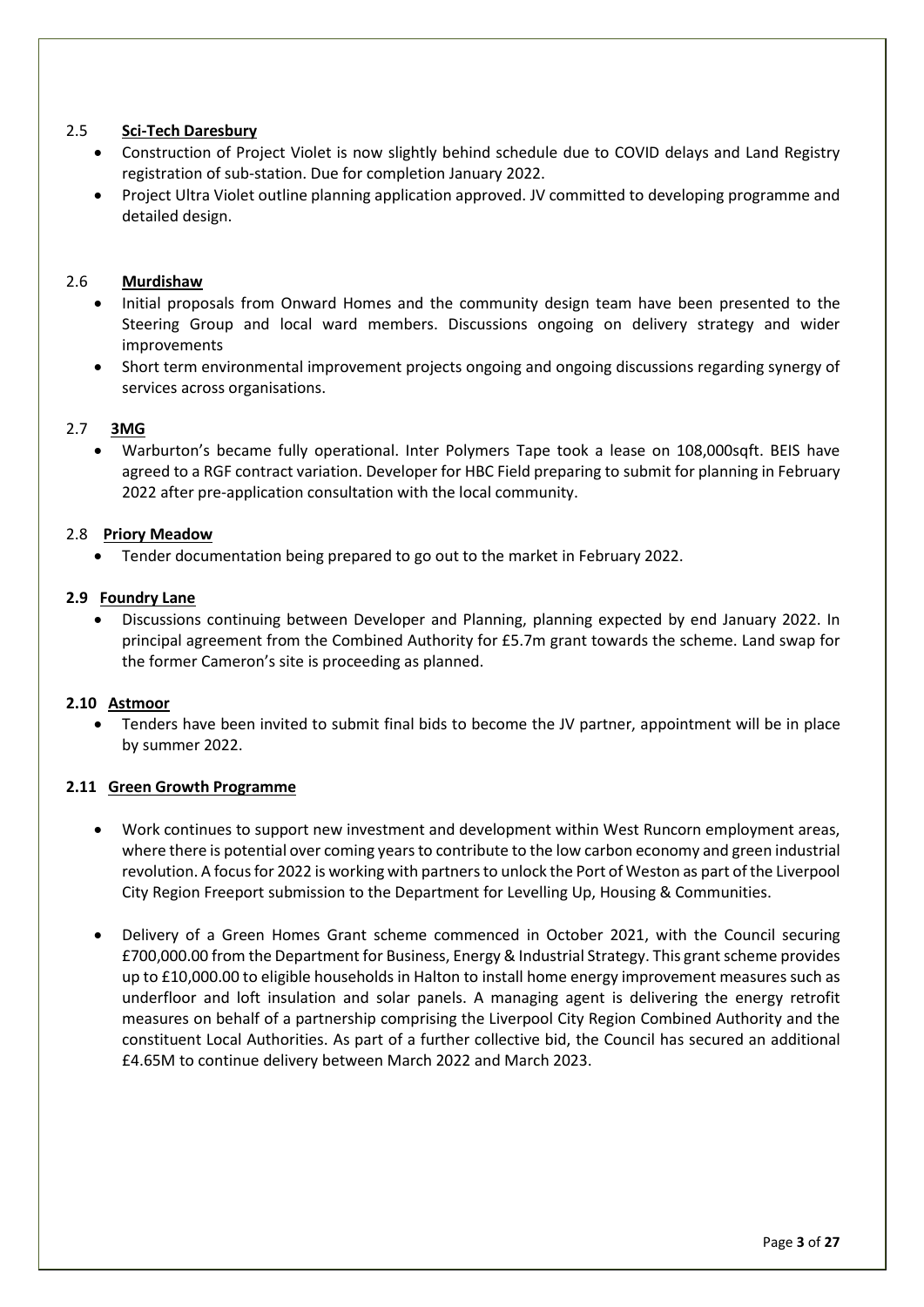## **Highways, Transportation & Logistics and Physical Environment**

### 2.12 **Structures**

- Repairs to the Watkinson Way rail bridge parapet have been completed.
- General inspections to the Council's main highway bridges are complete. The annual inspection of SJB's hanger cables (12 of 48) was undertaken in Q3. Arrangements are being made for Principal Inspections to be undertaken during Q4.
- Preparatory arrangements are underway for the next maintenance schemes within the SJB complex and across the Council's bridge stock.

#### 2.13 **Highway Schemes and Maintenance**

 Progress on Active Travel and Maintenance schemes update included in appendix 1. Works on Runcorn Station Quarter ongoing

### 2.14 **Highway Development**

- Work continues on the teams other statutory roles, including supporting development process from Local Plan to construction, in addition to supporting scheme funding and development, on behalf of the Council as Highway Authority and Lead Local Flood Authority functions/schemes. Survey results for highway condition and PROW are still awaited and will be reported at year end.
- All Highways teams are commissioning/supporting commencement of business case/design work for East Runcorn Connectivity scheme (A558 dualling etc).

#### **Open Spaces and Waste and Environmental Improvement**

- 2.15 A key development that took place during the Q3 period was the reconfiguration of the Community & Environment department following the appointment of a new Operational Director for the department at the back end of Q2.
- 2.16 During Q3 proposals for two new Divisions, that would replace the Open Space Service and the Waste & Environmental Improvement division were discussed with portfolio holders, taken through Senior Management Team and agreed at the TU/HR Steering group. The new Divisions are Environment Services and Leisure services divisions. Recruitment for the Environment Services Divisional Manager was carried out and completed in Q3 with the recruitment process for the Leisure Services Divisional Manager starting at the end of Q3.

The old divisions ceased to exist on 31 December 2021 at the end of Q3

2.17 Commenced first round of consultation with stakeholders in respect of Spike Island Play Area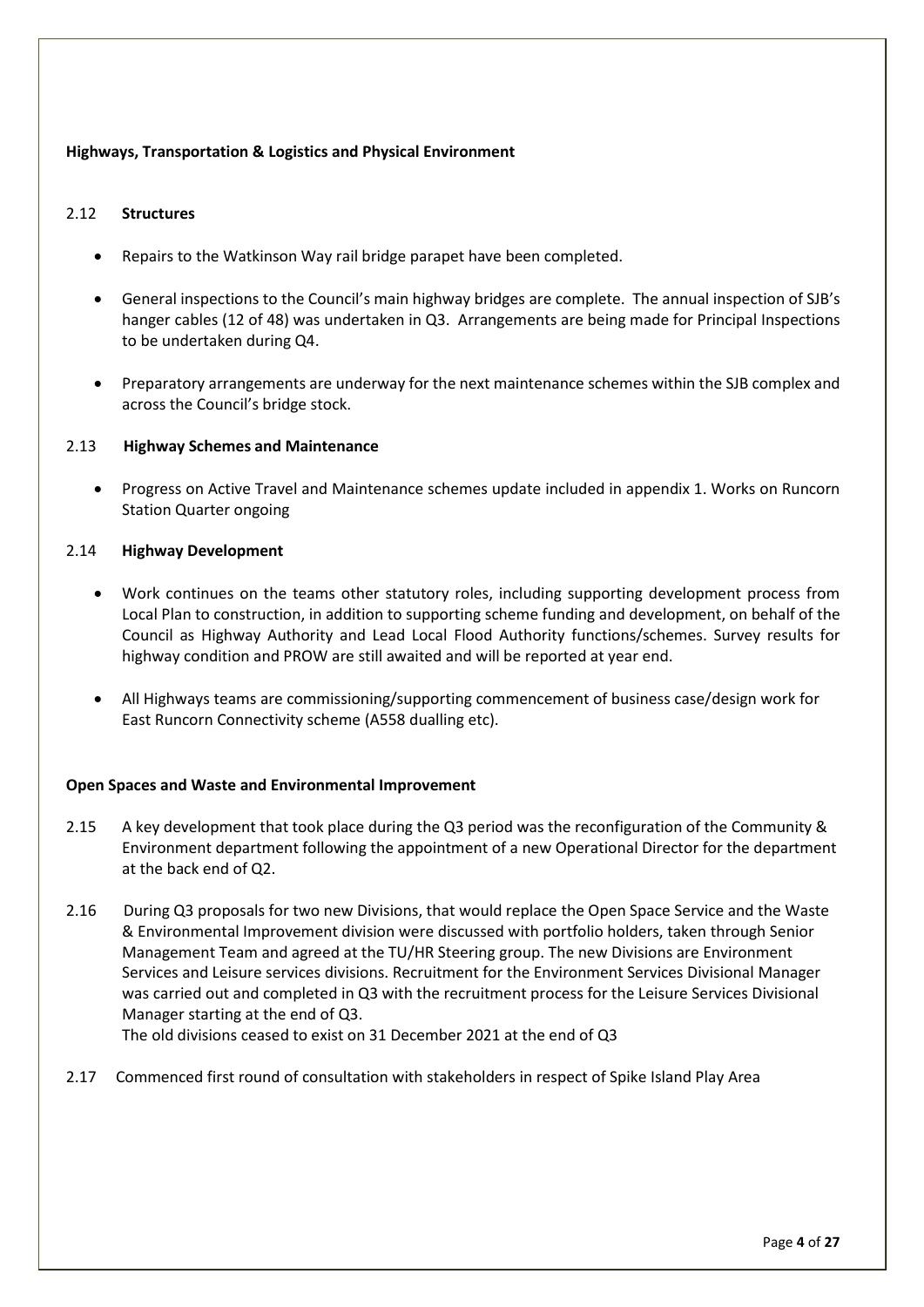#### **3.0 Emerging Issues**

3.1 A number of emerging issues have been identified during the period that will impact upon the work of the Directorate including:-

#### **Regeneration / External Funding**

#### 3.2 **External Funding**

Bids to the value of £7.3 million are currently being developed by the Team, including:

Ineos hydrogen bid to the CA Catalyst Science Discovery Centre and Museum – bid to National Lottery Heritage Fund St Berteline's Church Windmill Hill – reconfiguration of the church to accommodate community use HBC - A Family Hub Transformation Fund bid Open 360 – Reaching Communities Fund bid

#### 3.3 **The team continues to lead on the following:**

- Delivery of the Celebrating Halton's Heritage project funded through National Lottery Heritage Fund as part of the Borough of Culture celebrations; this runs to September 2022
- Delivery of the Welcome Back Fund programme for Halton due to complete by the end of March 2022
- Lead for the Visitor Economy for Halton at LCR level and sit on the LCR Culture Working Group awards
- Supporting the planning and delivery of LCR Cultural Awards ceremony in March at Cronton Playhouse
- Continue the monitoring of a number of schemes, including Ways to Work employment programme and Town Deal.

#### 3.4 **Business Growth Programme Procurement**

Halton Borough Council Business Growth Programme is currently undergoing procurement for suppliers for Phase 3 of the programme as the current suppliers contracts end on 31<sup>st</sup> March 2022.

Due to a review of the programme, changes have been made to the delivery to be procured for Phase 3. The current specialist support are in the areas of – Strategic Business Planning, Strategic Marketing and Sales, Digital Marketing, Finance, Human Resources Policies and Procedures, Manufacturing Processes and Efficiency, Procurement and Tender Readiness.

For Phase 3 we have taken out Procurement and Tender Readiness and Finance and added in Environmental Efficiency and Waste Minimisation.

Phase 3 of the programme will end on 30<sup>th</sup> June 2023.

We are currently in the process of completing support provided by the current suppliers. Continuation of the programme should appear seamless to SME businesses wishing to engage in the programme.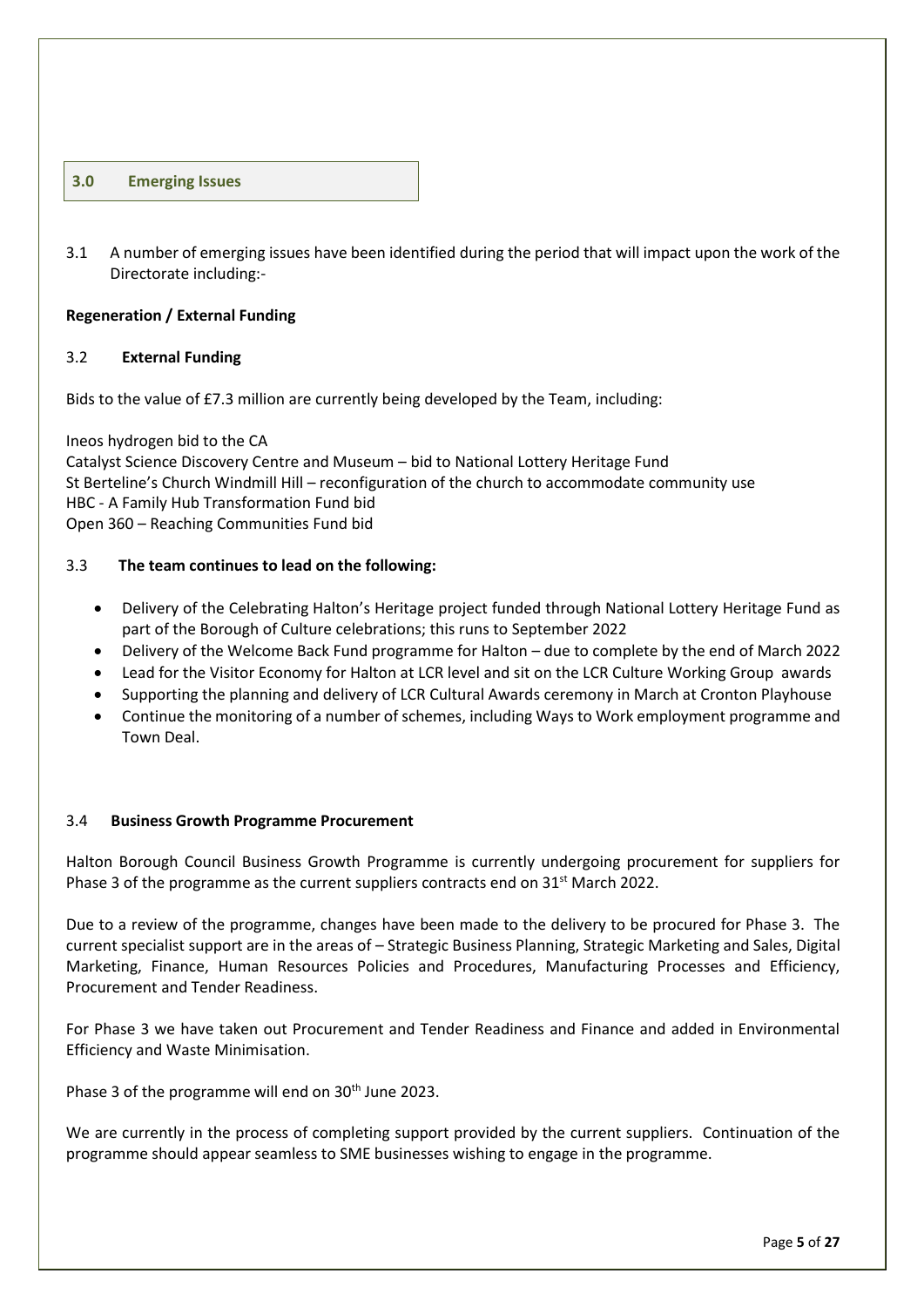## **Highways, Transportation & Logistics and Physical Environment**

### 3.5 **Structures**

The westbound gantry on A562 Speke Road was struck and damaged by a commercial vehicle on 3rd December. An emergency closure of A562 was required to assess the structure and for it to be made safe. Further work was carried out under a westbound closure on 22nd December to ensure the safety of road users and to enable survey and preparatory work for the permanent repairs to be done. Arrangements are being made for the permanent repairs works to be undertaken in February, and it is anticipated that 3 consecutive night closures will be required. The Council's costs are to be recovered through the vehicle owner's insurers.

## 3.6 **Planning and Policy**

The Inspectors response to the Local Plan contained modifications required to make the Plan capable of being found sound. A formal round of public consultation on these modifications started in December and ends in January .

Planning Application Statistics (Q3 21 – 22):

| Total Applications Received: (Includes those Withdrawn and Returned) 143 |  |  |  |  |
|--------------------------------------------------------------------------|--|--|--|--|
| Applications On-Hand (Undecided) 201<br><b>Applications Decided 137</b>  |  |  |  |  |
| Pre-Applications Received 18<br>Pre Applications Closed 15               |  |  |  |  |

N.B. There are certain applications (such as tree preservation orders) that are not counted in the statutory CLG speed of processing statistics. This accounts for the difference between the figures reported above and the figures given for PPT LI 04.

### **\*The Major applications determined in Q3 2021/22 are shown in Appendix A.**

#### 3.6 **Community & Environment**

No updates provided at this time.

#### **4.0 High Priority Equality Actions**

- 4.1 Equality issues continue to form a routine element of the Council's business planning and operational decision making processes. Additionally the Council must have evidence to demonstrate compliance with the Public Sector Equality Duty (PSED) which came into force in April 2011.
- 4.2 The Councils latest annual progress report in relation to the achievement of its equality objectives is published on the Council website and is available via:

<http://www4.halton.gov.uk/Pages/councildemocracy/Equality-and-Diversity.aspx>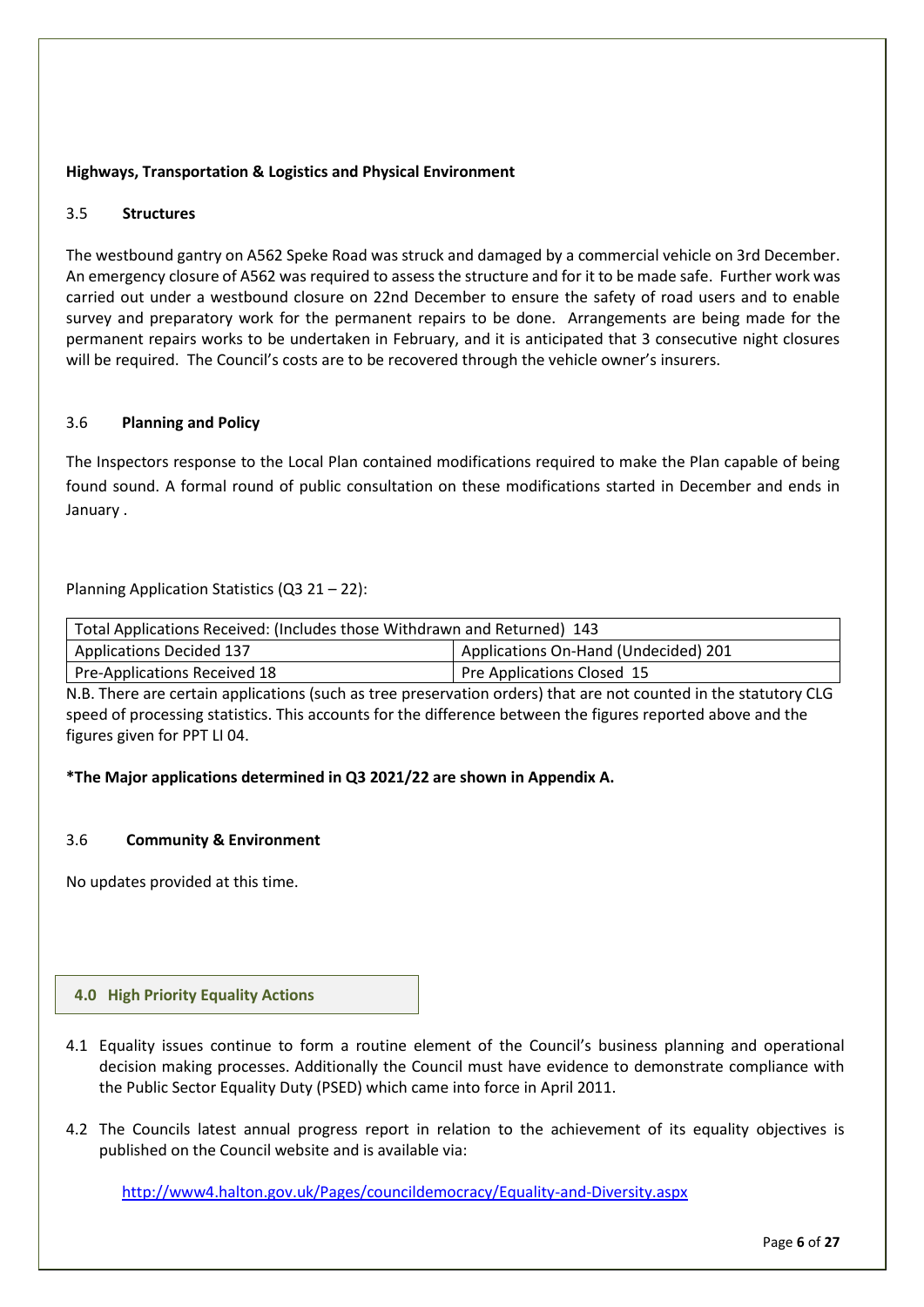### **5.0 Performance Overview**

5.1 The following information provides a synopsis of progress for both milestones and performance indicators across the key business areas that fall within the remit of the Board.

*Development and Investment Services*

#### **Key Objectives / milestones**

| <b>Ref</b> | <b>Milestones</b>                                                                                                            | Q3<br><b>Progress</b> |
|------------|------------------------------------------------------------------------------------------------------------------------------|-----------------------|
| EEP 02a    | To prepare the Town Investment Plan Business Case(s) for Runcorn by 31 <sup>st</sup> March<br>2022 *New date 1st August 2022 |                       |
| EEP 02b    | To prepare a Halton Lea Investment Plan by September 2021                                                                    |                       |
| EEP 02c    | To prepare a governance structure for Halton Lea to oversee a range of programmes<br>from stakeholders by September 2021     | U                     |

## **Supporting Commentary**

#### **EEP 02a**

A consultant will be appointed January 2022 to complete all 7 project business cases.

**EEP 02b** 

This is due to conclude early 2022.

**EEP 02c**

This will follow the completion of the Halton Lea Investment Plan. Consultancy support is being provided for free by the High Streets Task Force and the milestone will be determined by the availability of consultants and stakeholders

# *Key Performance Indicators*

| Ref       | <b>Measure</b>                                                                                                                                     | 20/21<br>Actual                                         | 21/22<br><b>Target</b>                                  | Q <sub>3</sub><br>Actual                       | Q <sub>3</sub><br><b>Progress</b> | <b>Direction</b><br>of travel |
|-----------|----------------------------------------------------------------------------------------------------------------------------------------------------|---------------------------------------------------------|---------------------------------------------------------|------------------------------------------------|-----------------------------------|-------------------------------|
| EEP LI 03 | Commercial<br>and investment<br>portfolio - rent receivable<br>against the budget to monitor<br>receipt of income of rents and<br>service charges. | Investme<br>nt<br>£39,325<br>Commerc<br>ial<br>£319,573 | Investme<br>nt<br>£44,740<br>Commerc<br>ial<br>£609,270 | Investment<br>39,175<br>Commercial<br>£317,320 | 45% of<br>target<br>$\mathbf{u}$  |                               |
| EEP LI 04 | Occupancy rates of commercial<br>and investment portfolio.                                                                                         | 100 %<br>Investme<br>nt 90%                             | 100 %<br>Investme<br>nt 90%                             | 100 %<br>Investment<br>90%<br>commercial       | $\blacktriangledown$              |                               |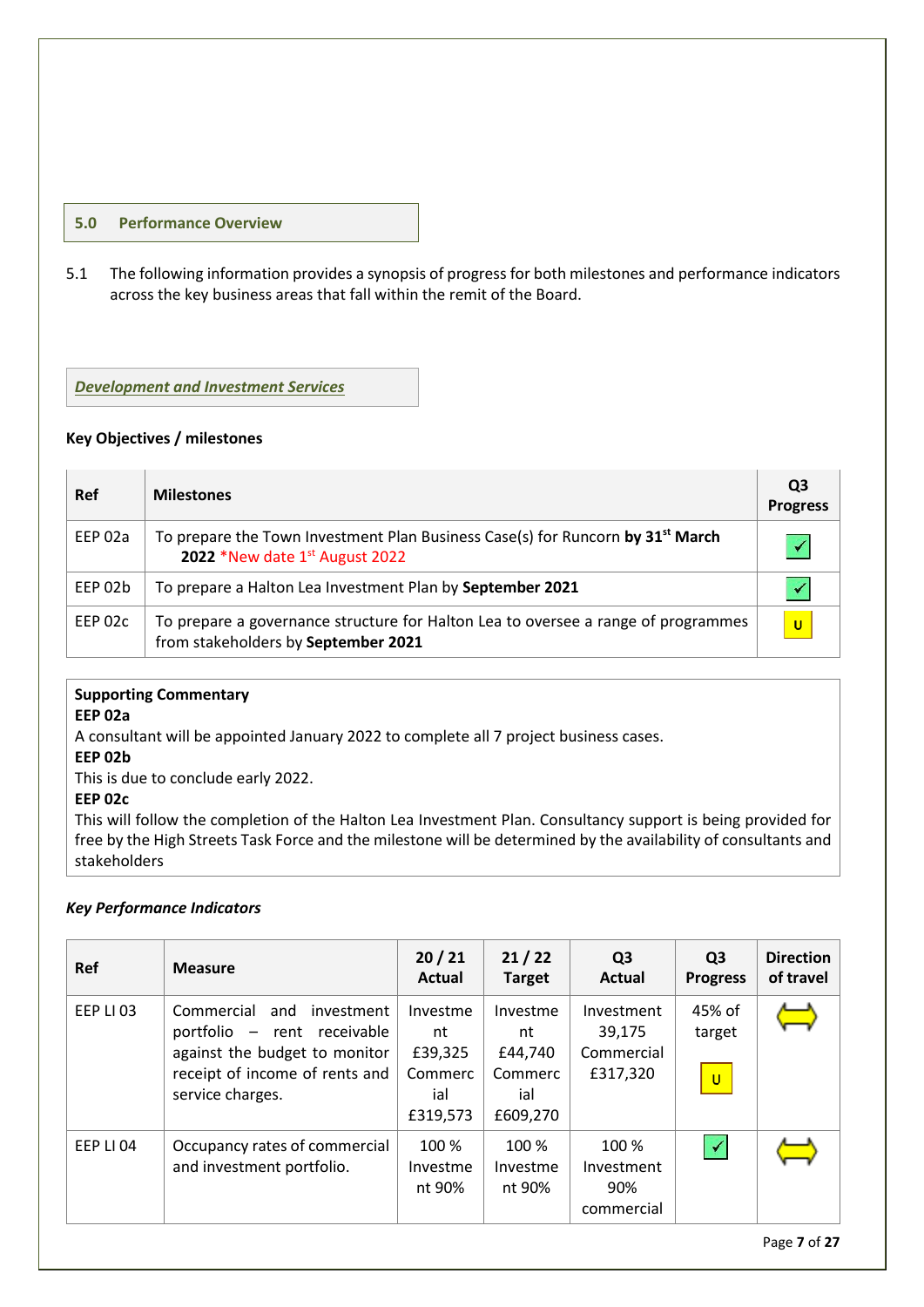| <b>Ref</b> | <b>Measure</b>                      | 20/21<br><b>Actual</b> | 21/22<br><b>Target</b> | Q <sub>3</sub><br><b>Actual</b> | Q <sub>3</sub><br><b>Progress</b> | <b>Direction</b><br>of travel |
|------------|-------------------------------------|------------------------|------------------------|---------------------------------|-----------------------------------|-------------------------------|
|            |                                     | commerc<br>ial         | commerci<br>al         |                                 |                                   |                               |
| EEP LI 05  | Occupancy of Widnes Market<br>Hall. | 93%                    | 94%                    | 97%                             |                                   |                               |

#### **Supporting Commentary**

#### **EEP LI 03**

The income received has been affected by request from a number of occupiers for further rent holidays and non-payment of rent due to Covid situation. Asset management are working with colleagues in income recovery. The tenant of no 5 Granville Street has vacated and the unit is on the market. Other vacant units are, 6 Church Street Runcorn to be used for HPIJ and the former Frankie and Bennies unit at the Hive. It is unlikely that the units will be re-let before end Q4 . It is uncertain whether the income target will be achieved by Q4 **EEP LI 04**

There are 8 vacant properties which will be on the market or unable to market until refurbishment works eg 71 High St Runcorn or clarifying planning status eg the former bus depot Moor Lane Widnes have been completed.

#### **EEP LI 05**

Occupancy levels have increased over the past 12 months during lockdown and reached 93% at year end. At present this has increased to 96% which is up on the same period last year.

# *Policy, Planning and Transportation*

### **Key Objectives / milestones**

| Ref           | <b>Milestones</b>                                                                                                                                                | Q3<br><b>Progress</b> |
|---------------|------------------------------------------------------------------------------------------------------------------------------------------------------------------|-----------------------|
| <b>PPT 02</b> | To deliver the 2019/30 LTP Capital Programme March 2022                                                                                                          |                       |
| <b>PPT 03</b> | Ensure continued unrestricted availability of the Highway network and to allow<br>future maintenance to be delivered on a steady state, lifecycle planned basis. |                       |
| <b>PPT 04</b> | Continue to maintain the Highway Authorities statutory duties in accordance<br>with Section 41 and 58 of the Highways Act.                                       |                       |
| <b>PPT 05</b> | To ensure that at least one exercise is carried out each financial year to test<br>the COMAH plans March 2022                                                    |                       |

## **Supporting Commentary**

#### **PPT 02**

Sud North South widnes route funded through LCRCA went to public consultation and work to be programmed to facilitate improved walking and cycling along a route including for Appleton Village/Fredrick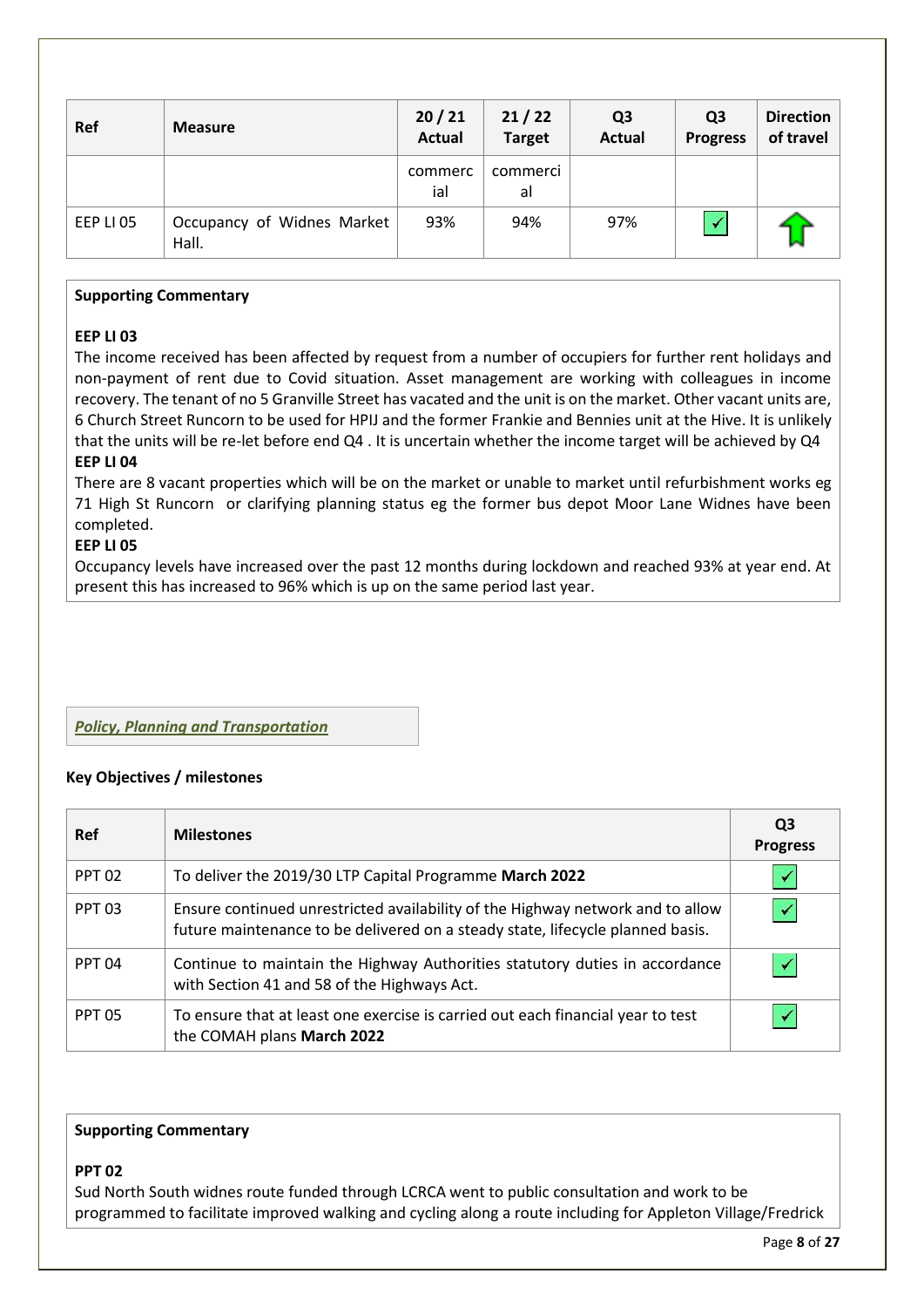Street junction and Birchfield road roundabout area. Works commenced for Active Travel schemes at Runcorn Busway to improve cycling links between Halton Hospital and Murdishaw centre. Design work underway for cycleway routes from Murdishaw Centre to Castlefields and white House industrial estate. Works to take the current LCWIP design to construction was progressed for the route from Runcorn Old town to Daresbury Sci Tech.

# **PPT 03**

Design ongoing of Surface dressing of carriageways at

Clifton Lane, Rocksavage Way and Beechwood Avenue. Southern Expressway which will be completed in Spring 2022

Carriageway Resurfacing design works in progress for Bridge Street, Norman Road, Runcorn Road, Prescot Road, Ditchfield Road, Leigh Avenue, Warrington Road

Footway Reconstruction Programme in design

Elm Grove, Cherry Sutton, Ditchfield Road with carriageway resurfacing works programmed for February 2022

# **PPT 04**

Ongoing highway safety inspection continuing to maintain a safe and serviceable Highway.

# **PPT 05**

To ensure that at least one exercise is carried out each financial to test the COMAH plans March 2021 Currently the authority have a statutory duty to ensure the 9 Upper Tier COMAH Sites within the Borough. The authority have a statutory duty to ensure these sites are compliant in line with the COMAH Regulations 2015. As part of these Regulations, exercises are planned as part of the 3 year COMAH Cycle.

All 9 sites are part of the 3 year Cheshire Resilience Forum COMAH Cycle. Due to the nature and complexity of the Runcorn Site, the site has a scheduled exercise each financial year. Therefore, at least 2 of the 6 operators take part in a domino scenario to meet the compliancy of the CoMAH Regulations.

## **For quarter 3, the following exercise took place:**

# **Iconichem Ltd, Widnes**

The site exercised and validated their CoMAH External Emergency Plan, July 2021. This exercise was conducted via MS Teams, using a table top format. The COMAH aim and objectives where used to structure the framework with the aim to validate the External COMAH Plan for both these sites. A Multi-Agency Command and Control format with specific questions and answer sessions was used, to test and validate the COMAH External Plan. A structured debrief took place via an online document. An Exercise Report was produced which also was part of the validation process and continuous improvement / learning. This document provides a detailed overview of the exercise, good practice, areas of development, which includes an action plan with agreed specified multi-agency actions. This report has been shared and signed off by the Competent Authority (September 2021).

#### **Runcorn CoMAH Operators, Runcorn**

The site has scheduled their next CoMAH Exercise, 20th October 2021. It has been agreed to date as part of the current Covid Instructions, the exercise will take a 'major live' command and control structured approach. The exercise scenario has been taken from the Sites Safety Report, which will test the off-site response for Inovyn and Koura. Good progress is being made on the development of the major live exercise with partner agencies.

Due to the site requesting a postponement of the exercise due to a National Seminar being held at the site in relation the new Hydrogen plant / pipelines being development and implemented on site. This exercise has now been rescheduled to take place early February 2022 as a Major Live exercise.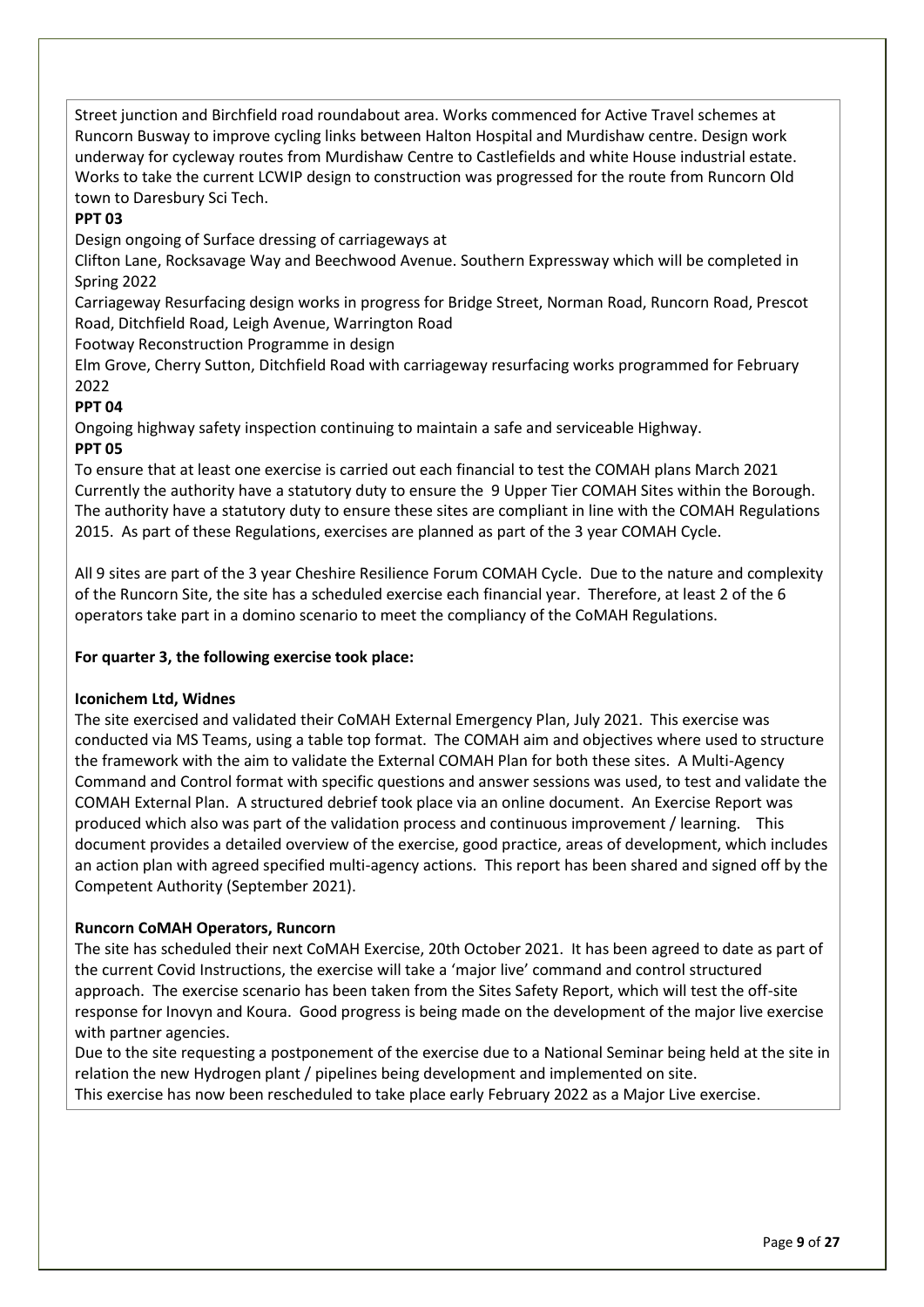# *Key Performance Indicators*

| Ref                  | <b>Measure</b>                                                                                         | 20/21<br><b>Actual</b> | 21/22<br><b>Target</b> | Q <sub>3</sub><br><b>Actual</b> | Q <sub>3</sub><br><b>Progress</b> | <b>Direction</b><br>of travel |
|----------------------|--------------------------------------------------------------------------------------------------------|------------------------|------------------------|---------------------------------|-----------------------------------|-------------------------------|
| PPT LI 01            | Net additional homes provided                                                                          | 97                     | 552                    | N/A                             | N/A                               | N/A                           |
| PPT LI <sub>02</sub> | Number of affordable homes<br>delivered (gross)                                                        | <b>TBC</b>             | <b>TBC</b>             | N/A                             | N/A                               | n/A                           |
| PPT LI <sub>03</sub> | of<br>Processing<br>planning<br>applications (%) as measured<br>against targets for,                   |                        |                        |                                 |                                   |                               |
|                      | 'major' applications<br>a)                                                                             | 100%                   | 100%                   | 100%                            | $\blacktriangledown$              |                               |
|                      | 'minor' applications<br>b)                                                                             | 100%                   | 96%                    | 88%                             | $\vert$ U                         |                               |
|                      | 'other' applications<br>c)                                                                             | 94.7%                  | 98%                    | 97%                             | $\mathbf{U}$                      | 计 介介!                         |
| PPT LI 04            | No. of people killed or seriously<br>injured (KSI) in road traffic<br>collisions. (5 Year Av.)         | 25.6                   | N/A                    | 25.2                            | $\checkmark$                      |                               |
| PPT LI 05            | No. of children (<16) killed or<br>seriously injured (KSI) in road<br>traffic collisions. (5 year Av.) | 3.6                    | N/A                    | 3.6                             | $\mathbf{U}$                      |                               |
| PPT LI 06            | No. of people slightly injured in<br>road traffic collisions. (5 Year<br>$Av.$ )                       | 205                    | N/A                    | 198                             | $\checkmark$                      |                               |
| PPT LI 07            | Damage to roads and pavements<br>(% above intervention levels)<br>repaired within 24 hours.            | 100%                   | 100%                   | 100%                            | ✔                                 |                               |
| PPT LI <sub>08</sub> | % of network where structural<br>should<br>maintenance<br>be<br>considered:                            |                        |                        |                                 |                                   |                               |
|                      | <b>Principal Roads</b><br>a)                                                                           | <b>TBC</b>             | <b>TBC</b>             | N/A                             | N/A                               | N/A                           |
|                      | Non-Principal Roads<br>b)                                                                              | <b>TBC</b>             | <b>TBC</b>             |                                 |                                   |                               |
|                      | <b>Unclassified Roads</b><br>c)                                                                        | <b>TBC</b>             | <b>TBC</b>             |                                 |                                   |                               |
| PPT LI <sub>09</sub> | The proportion of non-frequent<br>scheduled bus services on time<br>(%):                               | Data<br>unavailable    | 99%                    | 100%                            | $\blacktriangledown$              |                               |
| timing               | a) Percentage of buses<br>starting route on time                                                       |                        |                        |                                 |                                   |                               |
|                      | Percentage of buses on<br>b)<br>time at intermediate<br>points                                         | Data<br>unavailable    | 95%                    | 86.42%                          | $\pmb{\times}$                    |                               |
|                      |                                                                                                        |                        |                        |                                 |                                   | Page 10 of 27                 |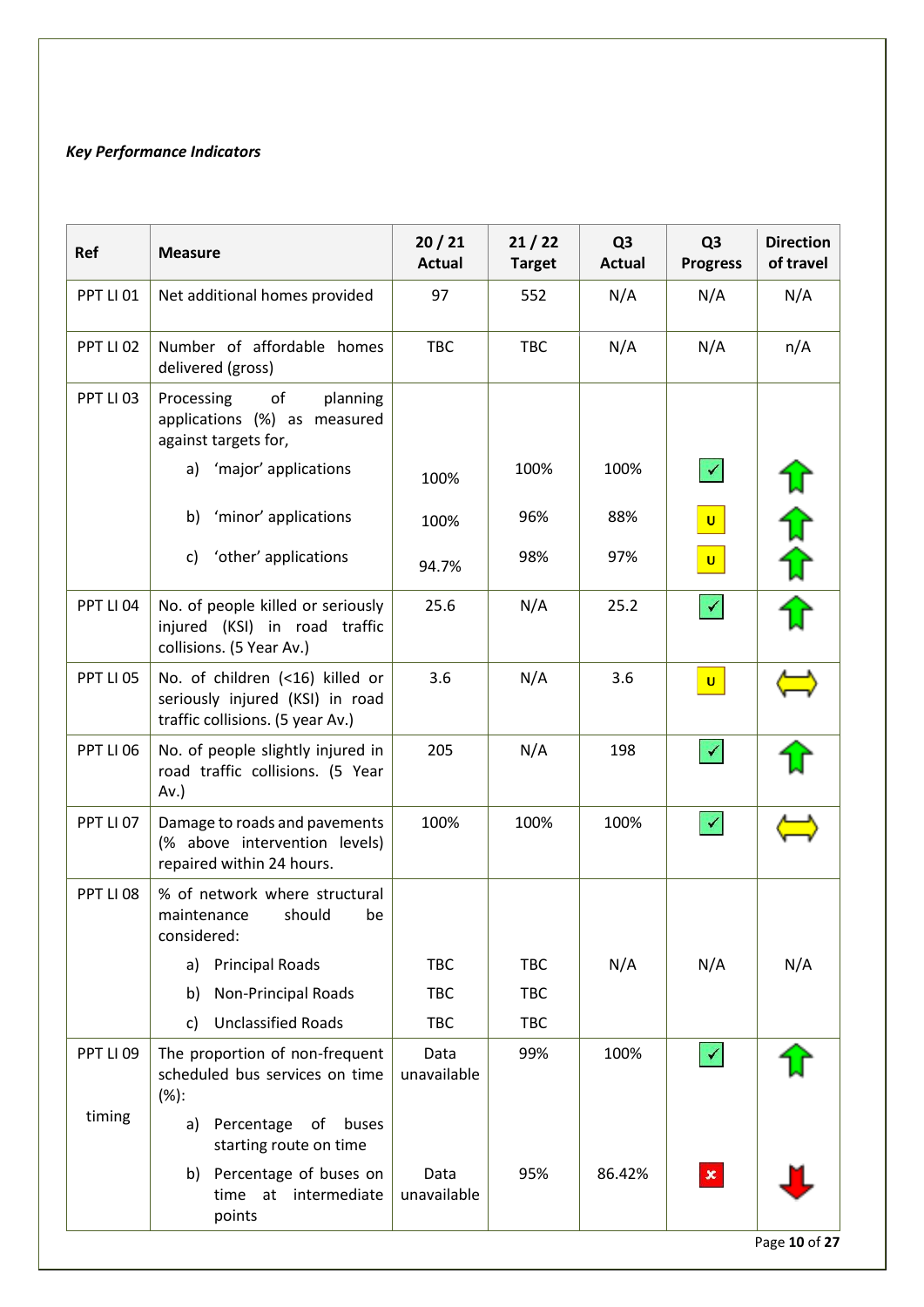| <b>Ref</b>       | <b>Measure</b>                                                                            | 20/21<br><b>Actual</b> | 21/22<br><b>Target</b> | Q <sub>3</sub><br><b>Actual</b> | Q <sub>3</sub><br><b>Progress</b> | <b>Direction</b><br>of travel |
|------------------|-------------------------------------------------------------------------------------------|------------------------|------------------------|---------------------------------|-----------------------------------|-------------------------------|
| <b>PPT LI 10</b> | % of bus stops with Quality<br>Corridor accessibility features.<br>(No. of stops $-603$ ) | 78%                    | 80%                    | 83.7%                           |                                   |                               |

#### **Supporting Commentary**

#### **PPT LI 01**

Indicator monitored annually as at 1<sup>st</sup> April

Target will change to 350 p.a. upon adoption of Delivery & Allocations Local Plan

#### **PPT LI 02**

Indicator monitored annually as at 1st April

#### **PPT LI 03**

The results for this Quarter are better than the same Quarter in the previous year and continuation in this vein would indicate that targets are likely to be met.

However caution needs to be exercised as in December we have lost two Agency assistant planners and we have been notified of the impending resignation of an area planning officer expected in the new year.

# **PPT LI 04**

KSIs across all ages continue to fall

#### **PPT LI 05**

Child KSIs plateau, but long term trend is downwards and figures are historically low.

#### **PPT LI 06**

Slight casualty numbers continue to fall

#### **PPT LI 07**

No commentary provided

#### **PPT LI 08**

Figures reported annually in Q4

#### **PPT LI 09**

Operators continually monitor service performance and make adjustments to schedules when required. It is anticipated that indicator B will improve by year end.

#### **PPT LI 10**

It is anticipated a further 5 will be upgraded by year end.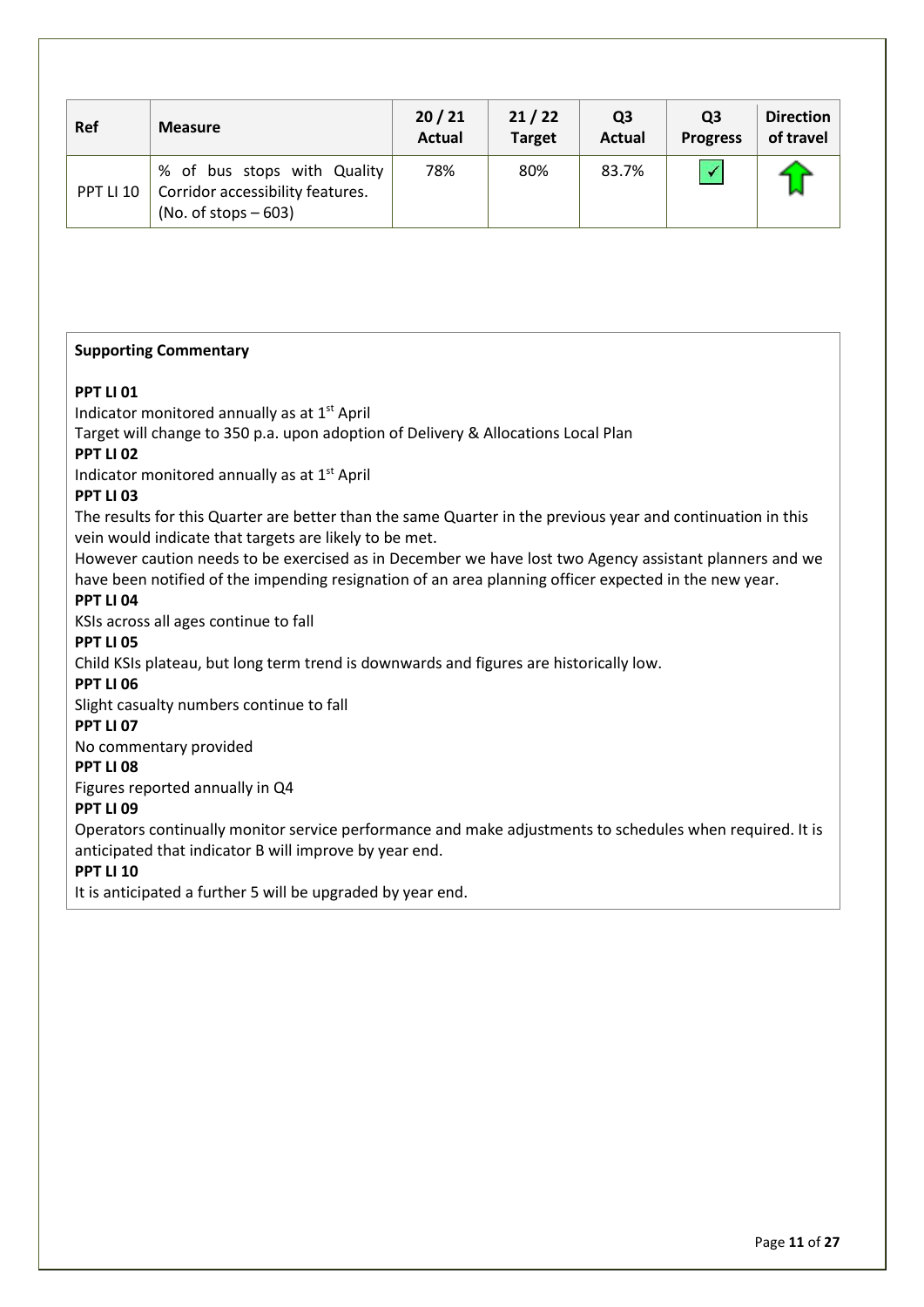# **Appendix A: Major Planning Applications Determined**

# **The Major applications determined in Q3 2021/22 are shown in Appendix A**

| <b>REF</b>   | <b>PROPOSAL</b>                                                                                                                                                                                                                                                                                                                                                                                                                                                                                                                                                                                                                               | <b>ADDRESS</b>                                                                                                                    |     | <b>DECSN DATEDECISS</b> |
|--------------|-----------------------------------------------------------------------------------------------------------------------------------------------------------------------------------------------------------------------------------------------------------------------------------------------------------------------------------------------------------------------------------------------------------------------------------------------------------------------------------------------------------------------------------------------------------------------------------------------------------------------------------------------|-----------------------------------------------------------------------------------------------------------------------------------|-----|-------------------------|
| 20/00166/S73 | Application under Section 73 of the Town and<br>Country Planning Act to vary conditions 9 (levels) to<br>be in accordance with submitted plan Slab levels FFL<br>plus 200mm, 15 (vehicle access, service and parking<br>areas) and 20 (verification reports) to be discharged<br>in accordance with submitted phasing plan<br>766.PP.001 Rev F and vary condition 18 (electric<br>vehicle charging points) to be carried out in<br>accordance with the submitted details of permission<br>19/00235/FUL (Application for proposed<br>development consisting of 243 dwellings including<br>access, open space and associated infrastructure) at | Land To The<br>North Of<br>Railway<br>And West Of<br>Tan House Lane<br>Widnes<br>Cheshire                                         | WDN | 07/05/2021              |
| 20/00219/OUT | Outline application, with all matters other than<br>access reserved, for demolition of all existing<br>buildings and development of up to 33 no. residential Runcorn<br>apartments, or 32 no. apartments for residents over<br>55 years old, together with parking and associated<br>infrastructure at                                                                                                                                                                                                                                                                                                                                        | 33 - 37 Irwell<br>Lane<br>Cheshire<br>WA71RX                                                                                      | PER | 13/05/2021              |
|              | 20/00337/OUTEIA Outline planning permission, with all matters<br>reserved except for access, for the residential led<br>mixed use development of the site, comprising of<br>residential (Use Class C3), employment (Use Class B1)<br>and local centre uses (Use Class A1-A4/D1) and<br>associated infrastructure, landscaping and land<br>remodelling at                                                                                                                                                                                                                                                                                      | Land At<br>Daresbury Park<br>Warrington<br>WA44BB                                                                                 | PER | 08/06/2021              |
| 20/00445/OUT | Outline application, with all matters reserved, for a<br>B2/B8 development including ancillary office<br>space/staff facilities (Use Class B1) with associated<br>loading bays, HGV/car parking, landscaping,<br>pedestrian/cycle connections and associated<br>infrastructure at                                                                                                                                                                                                                                                                                                                                                             | Land To The<br>South Of<br>Newstead Road<br>Bound By The<br>London And<br>Western<br>Railway<br><b>And Ditton</b><br><b>Brook</b> | PER | 16/04/2021              |
| 20/00487/S73 | Application under Section 73 of the Town and<br>Country Planning Act 1990 to vary Condition 1<br>(approved plans) of planning permission<br>17/00407/OUTEIA [Resubmission of application<br>13/00206/OUTEIA hybrid planning application for up<br>to 300 residential dwellings comprising: full planning                                                                                                                                                                                                                                                                                                                                      | Land To The<br>West Of<br>Delph Lane<br>Daresbury<br>Warrington<br>Cheshire                                                       | PER | 17/05/2021              |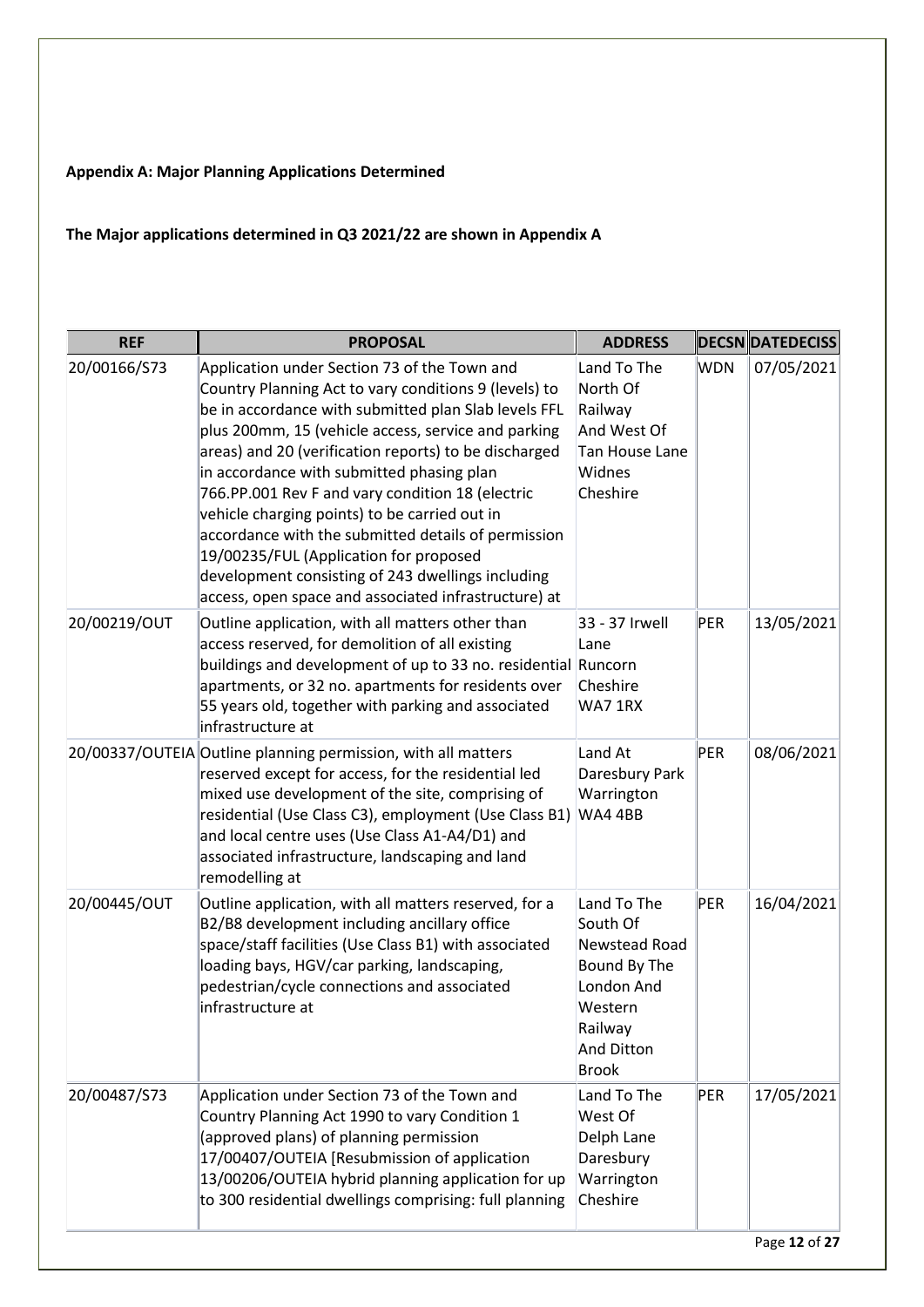| <b>REF</b>   | <b>PROPOSAL</b>                                                                                                                                                                                                                                                                                                                                                                                                                                                                                                                                                                                                                                                                                                                                                                                           | <b>ADDRESS</b>                                                                                                             |            | <b>DECSN DATEDECISS</b> |
|--------------|-----------------------------------------------------------------------------------------------------------------------------------------------------------------------------------------------------------------------------------------------------------------------------------------------------------------------------------------------------------------------------------------------------------------------------------------------------------------------------------------------------------------------------------------------------------------------------------------------------------------------------------------------------------------------------------------------------------------------------------------------------------------------------------------------------------|----------------------------------------------------------------------------------------------------------------------------|------------|-------------------------|
|              | application for 122 residential dwellings (mix of 2, 3<br>and 4 bedroom houses), new spine road, turning<br>head to the east of Delph Lane canal bridge, new<br>junction between the proposed spine road and the<br>A56, pedestrian/cycle routes and associated works<br>(Phase A); and outline planning application for up to<br>178 residential dwellings (all matters are reserved)<br>(Phase B)] to substitute the approved plans with<br>those now submitted. The detailed portion of the<br>permission will now consist of 108 dwellings and the<br>outline permission to consist of 192 dwellings<br>resulting in a total of up to 300 residential dwellings<br>lon                                                                                                                                |                                                                                                                            |            |                         |
| 20/00536/FUL | Proposed employment development comprising 13<br>units totalling 2545 sq metres to provide $E(g)$ , B2 &<br>B8 uses at                                                                                                                                                                                                                                                                                                                                                                                                                                                                                                                                                                                                                                                                                    | Land To The<br>West Of<br>Junction<br><b>Between</b><br><b>Hardwick Road</b><br>And<br>Astmoor Road<br>Runcorn<br>Cheshire | <b>PER</b> | 22/04/2021              |
| 20/00544/FUL | Proposed conversion and extension of the former<br>tyre depot for re-use as a self-storage facility, self<br>contained offices, counter and business units<br>including two new mezzanine floors within the<br>warehouse at                                                                                                                                                                                                                                                                                                                                                                                                                                                                                                                                                                               | Former ATS<br><b>Building</b><br>Tanhouse Lane<br>Widnes<br>Cheshire<br>WA8 ORR                                            | PER        | 08/06/2021              |
| 20/00657/FUL | Proposed installation of modular steel solar car ports, Daresbury<br>with solar pv panels forming the roof of the car port,<br>to the existing main car park at                                                                                                                                                                                                                                                                                                                                                                                                                                                                                                                                                                                                                                           | Laboratory<br><b>Keckwick Lane</b><br>Daresbury<br>Warrington<br>Cheshire<br>WA4 4FS                                       | PER        | 12/05/2021              |
| 21/00015/S73 | Application under Section 73 of the Town and<br>Country Planning Act 1990 to vary Condition 16 of<br>planning permission 05/00912/FUL to read as<br>follows; The use of the building shall not exceed<br>6,819 sq.m. gross and shall only be used for the<br>following categories of goods: DIY goods and<br>materials, gardening goods and equipment; carpets,<br>floor coverings, lighting, furniture, and home<br>furnishings; electrical goods and domestic appliances;<br>homewares including glass and china goods; toys;<br>arts and craft supplies; office equipment; goods for<br>outdoor recreational use including camping and<br>caravanning equipment; motor parts and accessories;<br>pet products; clothing, footwear and equipment for<br>the garden and work; and seasonal items such as | Former B & Q<br>Site<br><b>Widnes Trade</b><br>Park<br>Dennis Road<br>Widnes<br>Cheshire<br>WA80GU                         | PER        | 09/04/2021              |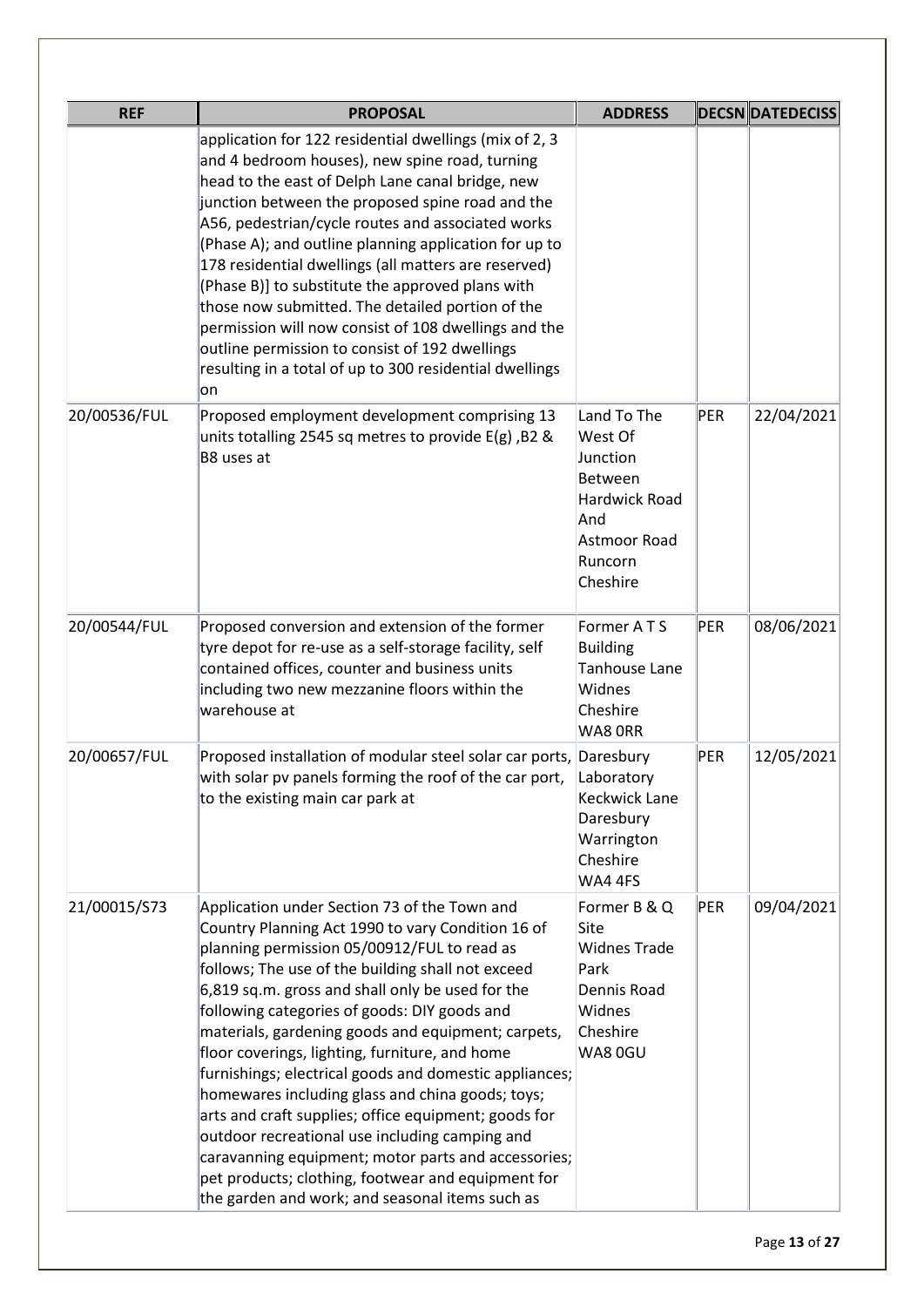| <b>REF</b>   | <b>PROPOSAL</b>                                                                                                                                                                                                                                                                                                                                    | <b>ADDRESS</b>                                                     | <b>DECSN DATEDECISS</b> |
|--------------|----------------------------------------------------------------------------------------------------------------------------------------------------------------------------------------------------------------------------------------------------------------------------------------------------------------------------------------------------|--------------------------------------------------------------------|-------------------------|
|              | Christmas decorations. No more than 350 sq.m. net<br>shall be used for the sale of food and drink products<br>including confectionery for consumption off the<br>premises, additionally up to 150 sq.m. of the gross<br>floor area within the unit can be used as an ancillary<br>cafe, the cafe shall not operate independently of the<br>shop at |                                                                    |                         |
| 21/00201/REM | Application for approval of reserved matters<br>(landscaping) of permission 18/00516/OUT for<br>proposed development of 27 No. apartments<br>(consisting of 19 No. 2 bed and 8 No. 1 bed) and 31<br>associated car parking spaces at                                                                                                               | Hallwood Raven PER<br>Eagles Way<br>Runcorn<br>Cheshire<br>WA7 2FN | 03/06/2021              |

## *Waste and Environmental Improvement*

#### **Key Objectives / milestones**

| Ref          | <b>Milestones</b>                                                                                                                                                                                                                                                              | Q3<br><b>Progress</b> |
|--------------|--------------------------------------------------------------------------------------------------------------------------------------------------------------------------------------------------------------------------------------------------------------------------------|-----------------------|
| <b>CE 03</b> | Manage greenspace areas as per the agreed specification - March 2022.                                                                                                                                                                                                          |                       |
| <b>CE 04</b> | Continue to deliver communications and awareness raising initiatives to ensure<br>that participation with the Council's recycling services is maximised and that<br>residents comply with the requirements of the Council's Household Waste<br>Collection Policy - March 2022. |                       |

## Supporting Commentary

#### **CE 03**

Despite on-going challenges the Open Space Service was able to deliver all works within the Council's agreed specification for green space management.

# **CE 04**

Activities to meet this objective remain on-going.

During December and over Christmas and New Year an initiative was delivered with a focus on getting messages out on the Council's social media platforms. These messages were about recycling and also reducing waste, including what to do when going Christmas shopping, what to do with old toys and clothes, where to take Christmas trees, what to do with extra recyclables.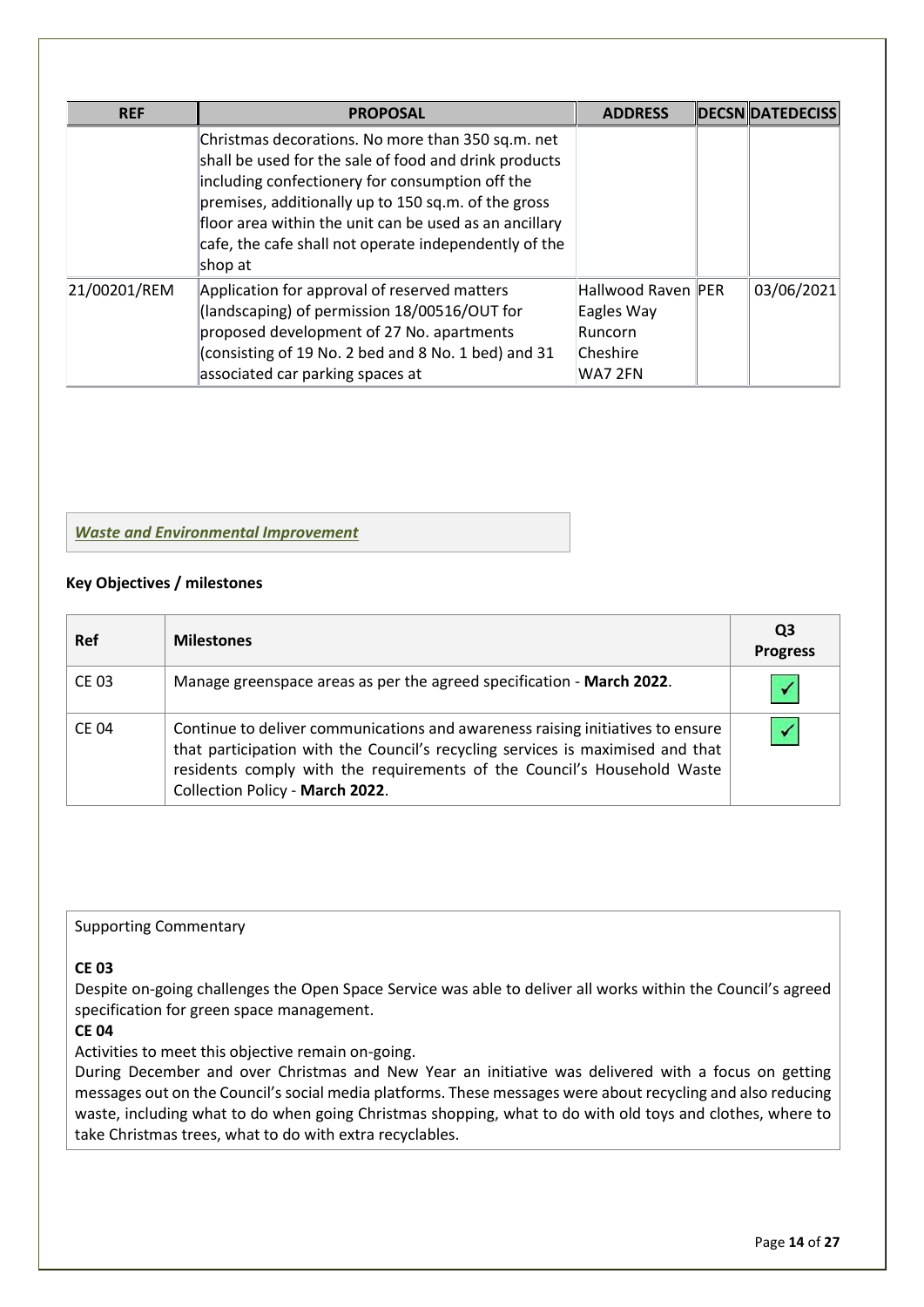### *Key Performance Indicators*

| <b>Ref</b>      | <b>Measure</b>                                           | 20/21<br><b>Actual</b> | 21/22<br><b>Target</b> | Q3<br>Actual | Q <sub>3</sub><br><b>Progress</b> | <b>Direction</b><br>of travel |
|-----------------|----------------------------------------------------------|------------------------|------------------------|--------------|-----------------------------------|-------------------------------|
| <b>CE LI 05</b> | Residual household waste per<br>household.               | 625KG                  | 625KG                  | 474kg        |                                   |                               |
| <b>CE LI 06</b> | Proportion of household waste<br>recycled and composted. | 39.3%                  | 40%                    | 40%          |                                   |                               |

#### **Supporting Commentary**

#### **CE LI 05**

This is an estimated figure which shows that household waste levels are slightly lower than in Q3 in the previous year. As previously reported, residual waste production has been higher than normal during the pandemic and it is unclear what impact this will have on the achievement of this annual target, although current estimates indicate that it will be met. (Note - This is a cumulative figure).

## **CE LI 06**

This is an estimated figure and is subject to seasonal variation. It is unclear what impact the COVID 19 situation will continue to have on waste production for the remainder of the year and it is difficult to predict annual recycling performance at this stage, however, indications are currently that the target will be met.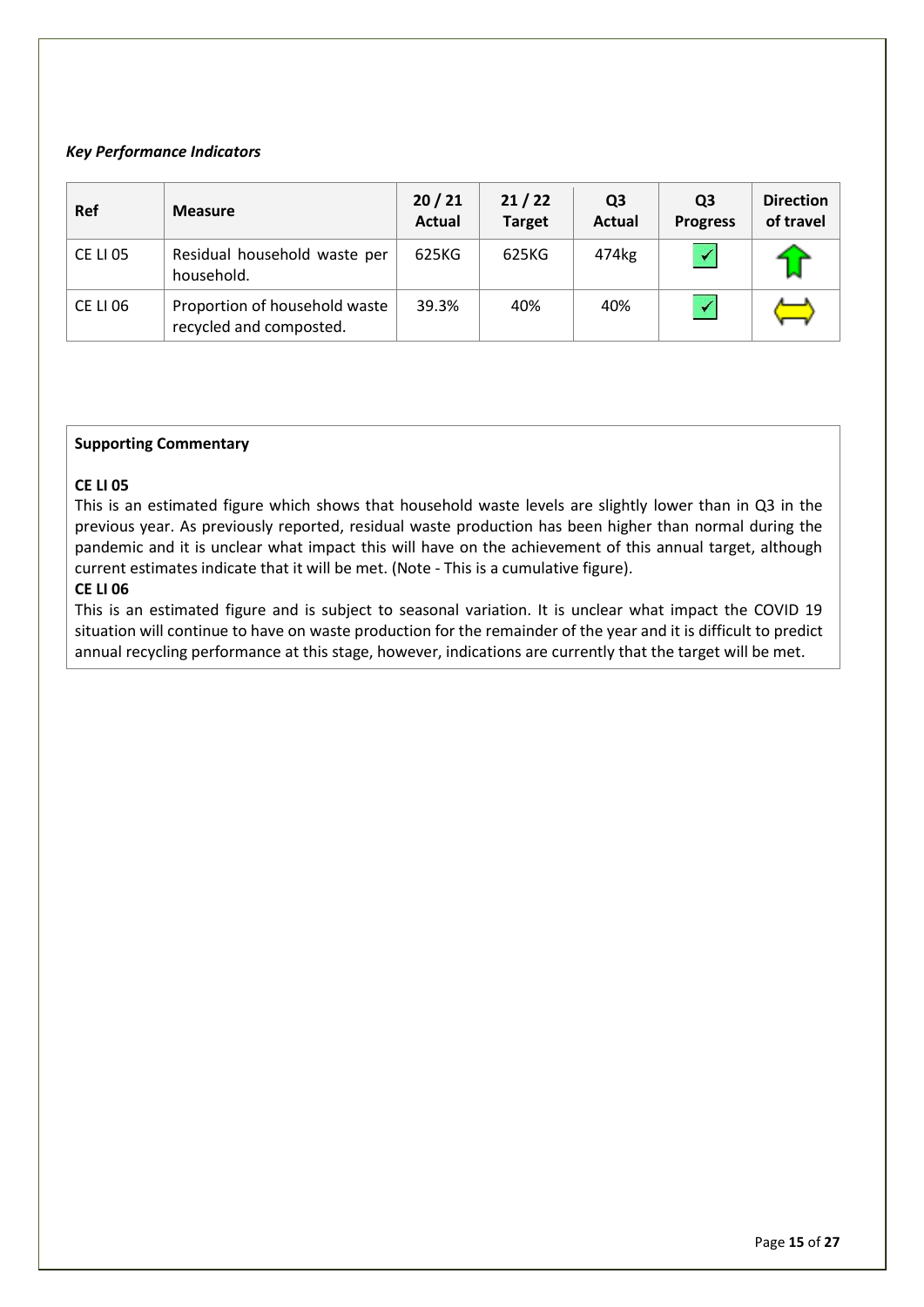# **7.0 Financial Statements**

# **ECONOMY ENTERPRISE & PROPERTY DEPARTMENT Revenue Projects as at 31 December 2021**

|                                               | <b>Annual</b> | <b>Budget to</b> | <b>Actual</b> | Variance    | <b>Forecast</b> |
|-----------------------------------------------|---------------|------------------|---------------|-------------|-----------------|
|                                               | <b>Budget</b> | <b>Date</b>      |               | (Overspend) | Outturn         |
|                                               | £'000         | £'000            | £'000         | £'000       | £'000           |
| <b>Expenditure</b>                            |               |                  |               |             |                 |
| Employees                                     | 4,591         | 3,618            | 3,551         | 67          | 89              |
| Repairs & Maintenance                         | 1,984         | 1,160            | 935           | 225         | 300             |
| Premises                                      | 81            | 77               | 77            | $\Omega$    | $\Omega$        |
| Energy & Water Costs                          | 773           | 487              | 494           | (7)         | (10)            |
| <b>NNDR</b>                                   | 564           | 564              | 561           | 3           | 19              |
| Rents                                         | 178           | 145              | 99            | 46          | 46              |
| <b>Economic Regeneration Activities</b>       |               |                  |               | $\mathbf 0$ | $\mathbf 0$     |
| Security                                      | 476           | 313              | 313           | 0           | 0               |
| Supplies & Services                           | 621           | 259              | 240           | 19          | 17              |
| Supplies & Services - Grant/External Funded   | 707           | 406              | 406           | $\Omega$    | $\mathbf 0$     |
| Grants to Voluntary Organisation              | 158           | 158              | 159           | (1)         | 0               |
| <b>Transfer to Reserves</b>                   | 191           | 155              | 155           | 0           | 0               |
| <b>Total Expenditure</b>                      | 10,325        | 7,343            | 6,991         | 352         | 461             |
|                                               |               |                  |               |             |                 |
| <b>Income</b>                                 |               |                  |               |             |                 |
| Fees & Charges                                | $-729$        | $-206$           | $-207$        | 1           | 1               |
| Rent - Commercial Properties                  | $-767$        | $-462$           | $-415$        | (47)        | (63)            |
| Rent - Investment Properties                  | $-205$        | $-194$           | $-194$        | 0           | $\Omega$        |
| Rent - Markets                                | $-699$        | $-551$           | $-533$        | (18)        | (24)            |
| Government Grant Income                       | $-925$        | $-925$           | $-925$        | 0           |                 |
| Reimbursements & Other Income                 | $-921$        | $-921$           | $-924$        | 3           | 4               |
| Schools SLA Income                            | $-424$        | $-422$           | $-408$        | (14)        | (19)            |
| Recharges to Capital                          | $-195$        | $-68$            | $-89$         | 21          | 28              |
| <b>Transfer from Reserves</b>                 | $-821$        | $-770$           | $-798$        | 28          | 28              |
| <b>Total Income</b>                           | $-5,686$      | $-4,520$         | $-4,493$      | (27)        | (45)            |
|                                               |               |                  |               |             |                 |
| <b>Net Operational Expenditure</b>            | 4,639         | 2,823            | 2,498         | 325         | 416             |
|                                               |               |                  |               |             |                 |
| <b>Covid Costs</b>                            |               |                  |               |             |                 |
| Staffing                                      | 0             | 0                | 54            | (54)        | (54)            |
| Repairs & Maintenance                         | 0             | 0                | 16            | (16)        | (17)            |
| Covid 19 Grant - Welcome Back Fund            | $\mathbf 0$   | $\Omega$         | 219           | (219)       | (293)           |
| Covid-19 Discrtionary Business Support Grants | $\mathbf 0$   | $\Omega$         | 1,518         | (1, 518)    | (2, 345)        |
| <b>Covid Loss of Income</b>                   |               |                  |               |             |                 |
| Rent - Markets                                | $-50$         | $-50$            | 0             | (50)        | (50)            |
| <b>Government Grant Income</b>                |               |                  |               |             |                 |
| Covid Grant - Welcome Back Fund               | $\pmb{0}$     | 0                | $-219$        | 219         | 293             |
| Covid Discrtionary Business Support Grants    | $\mathbf 0$   | 0                | $-1,518$      | 1,518       | 2,345           |
| Covid Grant Funding                           | 0             | 0                | $-120$        | 120         | 121             |
| <b>Net Covid Expenditure</b>                  | $-50$         | $-50$            | $-50$         | 0           |                 |
|                                               |               |                  |               |             |                 |
| <b>Recharges</b>                              |               |                  |               |             |                 |
| Premises Support                              | 1,661         | 1,246            | 1,246         | 0           | 0               |
| <b>Transport Support</b>                      | 29            | 21               | 21            | $\mathbf 0$ | $\pmb{0}$       |
| <b>Central Support</b>                        | 2,139         | 1,604            | 1,604         | 0           | $\pmb{0}$       |
| <b>Asset Rental Support</b>                   |               | $\Omega$         | $\Omega$      | 0           | 0               |
| Recharge Income                               | $-6,402$      | $-4,801$         | $-4,801$      | 0           | 0               |
| <b>Net Total Recharges</b>                    | $-2,569$      | $-1,930$         | $-1,930$      | $\bf{0}$    | $\bf{0}$        |
|                                               |               |                  |               |             |                 |
| <b>Net Departmental Expenditure</b>           | 2,020         | 843              | 518           | 325         | 416             |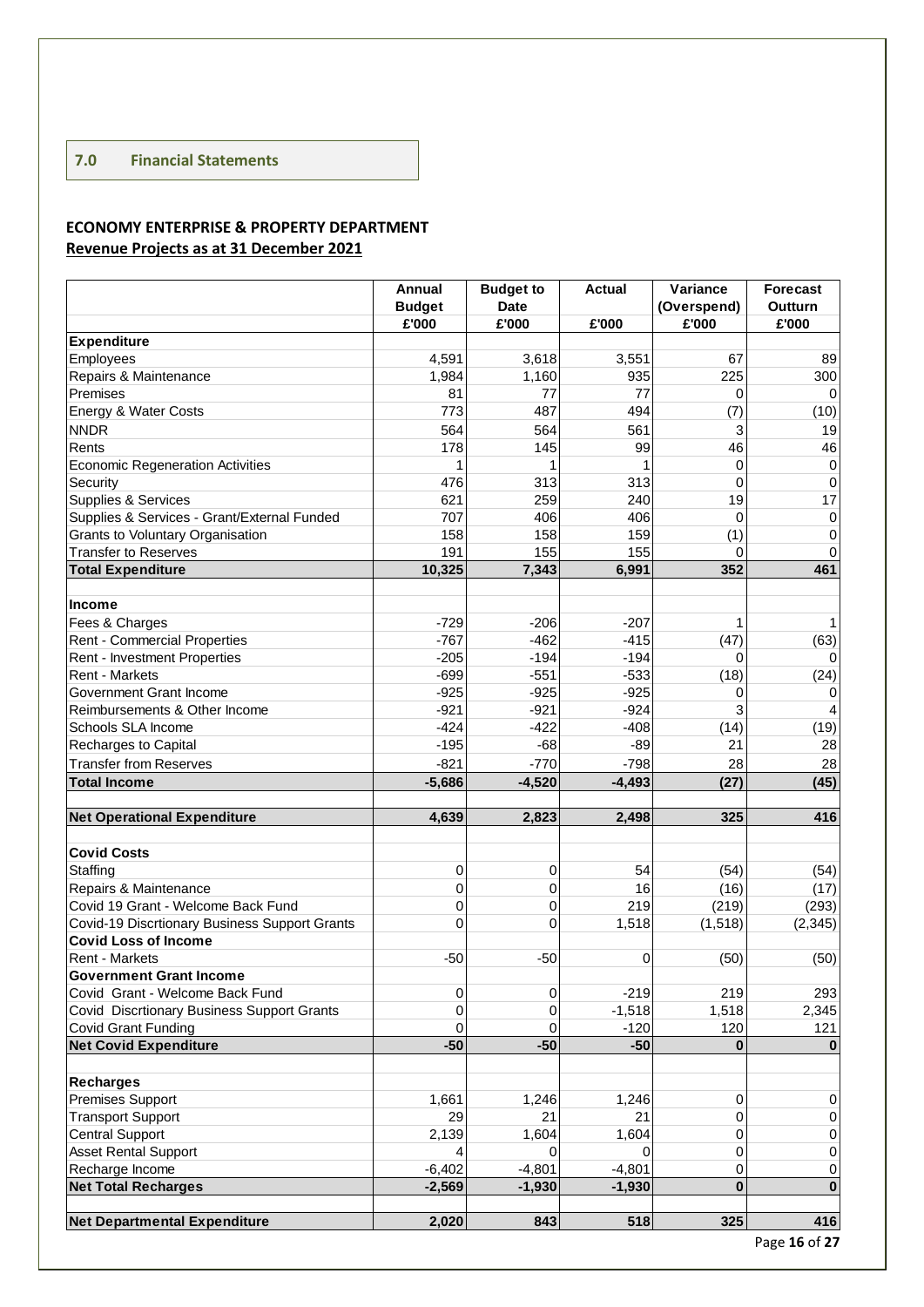#### **Comments on the above figures**

Financial Management continue to work closely with the Department and remain focused on achieving a balanced budget at year end, by ensuring all spending is closely monitored.

By carefully monitoring the accounts, the department is utilising grant/external funding where possible to try and relieve the pressure on the core budget. This is reflected in employee expenses this quarter where various projects have been identified where staff time could be recharged to.

To date the Department is reporting net spend is below the approved budget by £0.325m. Net spend at end of year is forecast to be under the budget by £0.416m.

The Repairs & Maintenance Programme is projected to be under budget this financial year. An assessment has been carried out to identify work that is not committed and which can be delayed until the next financial year to help balance the budget. It is currently forecast spend for the year will be approximately £0.300m below available budget

Government funding of business rates for public lavatories has contributed towards an underspend against the NNDR budget.

Commercial property rent continues to be the main budget pressure for the Department. During the last few years, the Council has disposed of many properties, either in preparation for regeneration projects or to generate capital receipts. The loss of rent had been addressed in the setting of the 2021/22 budgeted income targets, however, there are still a few properties that have been vacated this year due to the current Covid situation.

The savings measures put forward by the Department for 2021/22 have been achieved in full this financial year.

Market rental income is below budget profile at the end of the third quarter. The outturn forecast assumes careful estimates based upon current occupancy rates.

#### **Covid Costs**

The majority of the impact of Covid on the Department relates to loss of market income.

Additional costs for the Department relate to adaptions needed to bring corporate buildings up to date with current Covid regulations. Additional cleaning costs have also been incurred this financial year to meet Health and Safety requirements.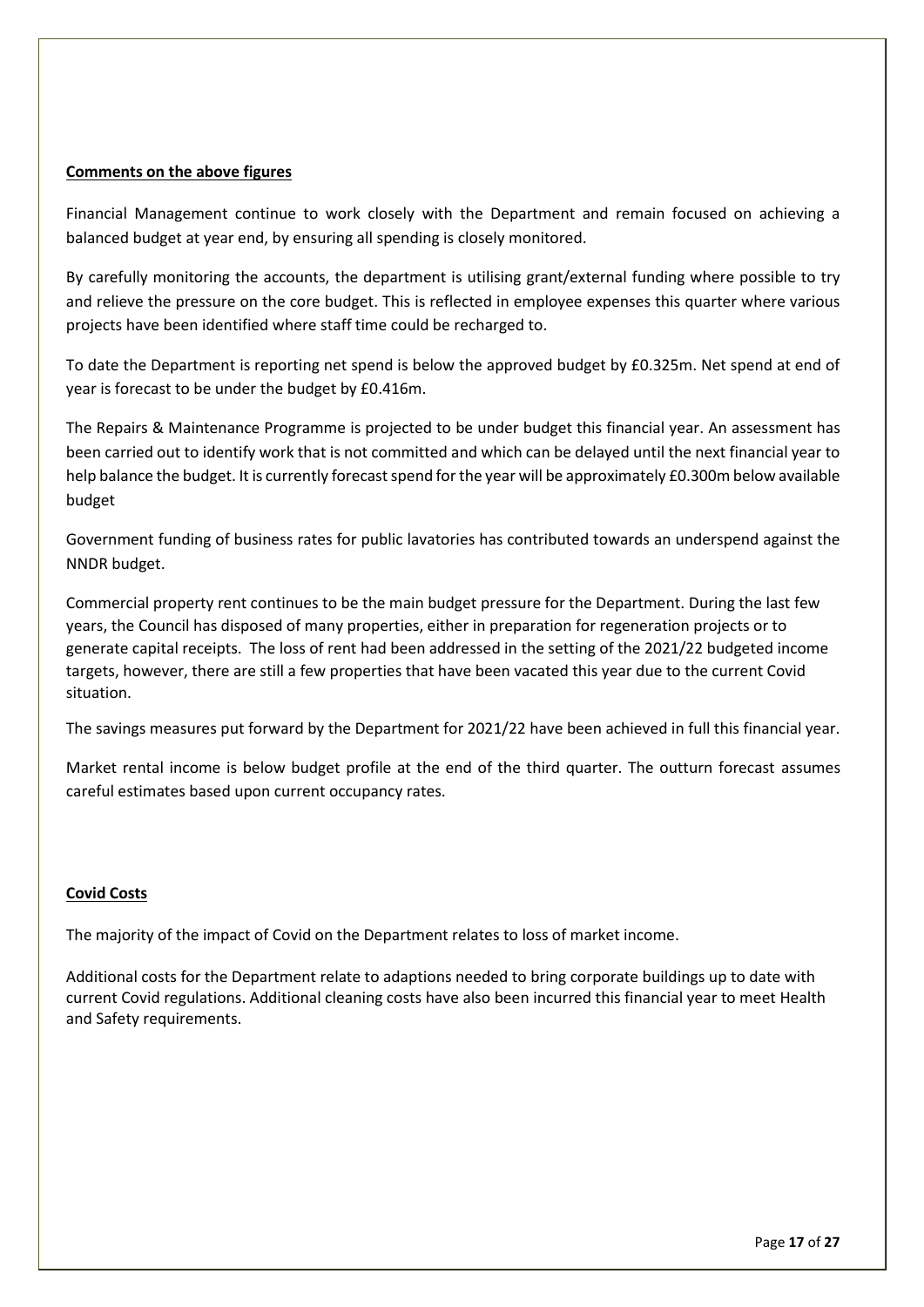# **Capital Projects as at 31 December 2021**

|                                              | 2021-22<br>Capital<br><b>Allocation</b><br>£'000 | <b>Allocation</b><br>to Date<br>£'000 | <b>Actual</b><br>Spend<br>£'000 | <b>Total</b><br><b>Allocation</b><br>Remaining<br>£'000 |
|----------------------------------------------|--------------------------------------------------|---------------------------------------|---------------------------------|---------------------------------------------------------|
|                                              | £'000                                            | £'000                                 | £'000                           | £'000                                                   |
| <b>Expenditure</b>                           |                                                  |                                       |                                 |                                                         |
| 3MG                                          | 73                                               | 23                                    | 23                              | 50                                                      |
| <b>Foundry Lane Residential Area</b>         | 1,682                                            | 84                                    | 84                              | 1,598                                                   |
| <b>Equality Act Improvement Works</b>        | 133                                              | 113                                   | 113                             | 20                                                      |
| <b>Widnes Market Refurbishment</b>           | 44                                               | 30                                    | 30 <sup>°</sup>                 | 14                                                      |
| <b>Broseley House</b>                        | 215                                              | 190                                   | 190                             | 25                                                      |
| <b>Solar Farm Extension</b>                  | 146                                              | 131                                   | 131                             | 15                                                      |
| Property Improvements                        | 200                                              | 23                                    | 23                              | 177                                                     |
| Murdishaw Redevelopment                      | 6                                                | O                                     | $\Omega$                        | 6                                                       |
| Kingsway Learning Centre Improved Facilities | 37                                               | 0                                     | 0                               | 37                                                      |
| Kingsway Learning Centre Equipment           | 8                                                | 8                                     |                                 | ∩                                                       |
| Halton Lea TCF                               | 904                                              | 312                                   | 312                             | 592                                                     |
| <b>Astmoor Regeneration</b>                  | 110                                              | 89                                    | 89                              | 21                                                      |
| Runcorn Town Centre Redevelopment            | 300                                              | 11                                    | 11                              | 289                                                     |
|                                              |                                                  |                                       |                                 |                                                         |
| Total                                        | 3,858                                            | 1,014                                 | 1,014                           | 2,844                                                   |

#### **Comments on the above figures**.

**3MG -** The legal contract with Alstom is due to complete before Spring 2022 for the land acquisition for the drainage ditch.

CDP are working up a planning application and expect to submit it this February 2022

**Foundry Lane –** The Foundry Lane project is progressing. Detailed planning design is underway for Phase 1 with Full Planning Consent anticipated January 2022. Initial masterplanning and statutory planning documentation collation underway for Phase 2. Project in advanced stages of Combined Authority funding with £5.71m allocated. Site remediation works anticipated at pace Feb-June 2022.

**Equality Act Improvement Works –** £0.117m has been committed to date. The division is planning further works for the later part of the year. The general programme of upgrade works has been delayed due to other priorities.

**Widnes Market –** The project for the gutter and roofing refurbishment is completed and the retention should be released before end of financial year.

**Broseley House –** The demolition works are now complete and the site is fenced off.

**Solar Farm** –The solar farm completed its first year of operation in August 2021. Performance in terms of output of energy exceed expectations. An audit of the Solar Farm competed in October 2021 concluded from an operational perspective, the solar farm is producing more energy than initially forecast and is making a positive contribution to reducing the Council's carbon footprint whilst also helping to reduce expenditure on energy. A sound control environment is in place to manage the key risks associated with the solar farm.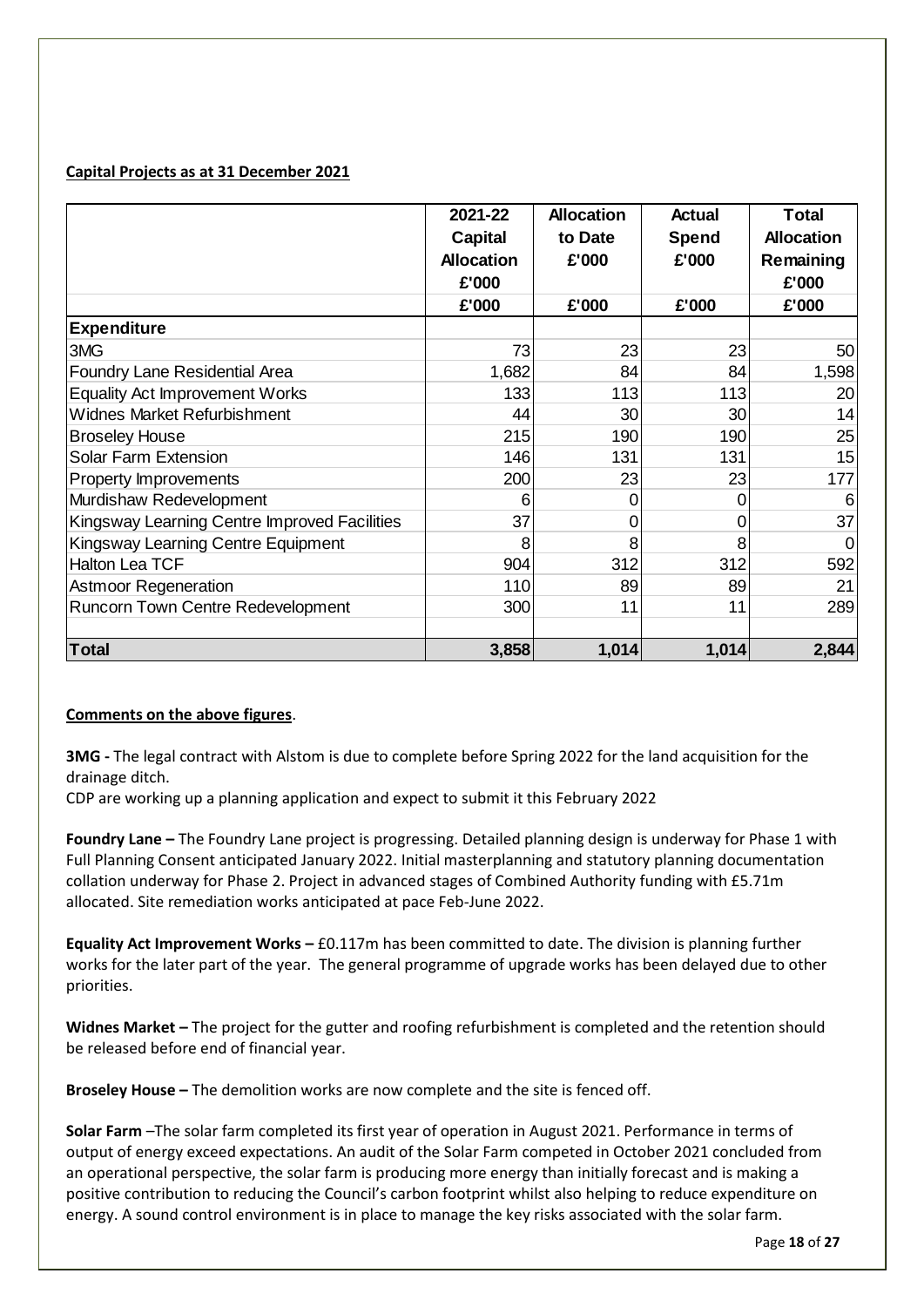**Murdishaw –** Murdishaw Steering Group has been established and sub-groups to focus on the Local Centre, local environment and bungalow refurbishment. A community led design team has also been established to engage with local residents in the development of project proposals

**Kingsway Learning Centre Improved Facilities –** Majority of the refurbishment works completed, redecoration works to the meeting rooms to be carried out, retentions and consultants fees to be finalised

**Kingsway Learning Equipment –** All equipment has now been purchased and budget has been spent in full.

**Astmoor Regeneration –** The overall project remit is to redevelop the 4 'handback sites' handed over from the MGCB, and to implement the Astmoor Regeneration Masterplan. The project is currently out to procurement for a JV Partner – with a deadline for submission of final tenders of 24.01.22.

**Halton Lea Town Centre Fund (TCF) –**LCR have now agreed to a revised action plan. The Halton Lea TCF programme is on target to deliver by the end of March 2022.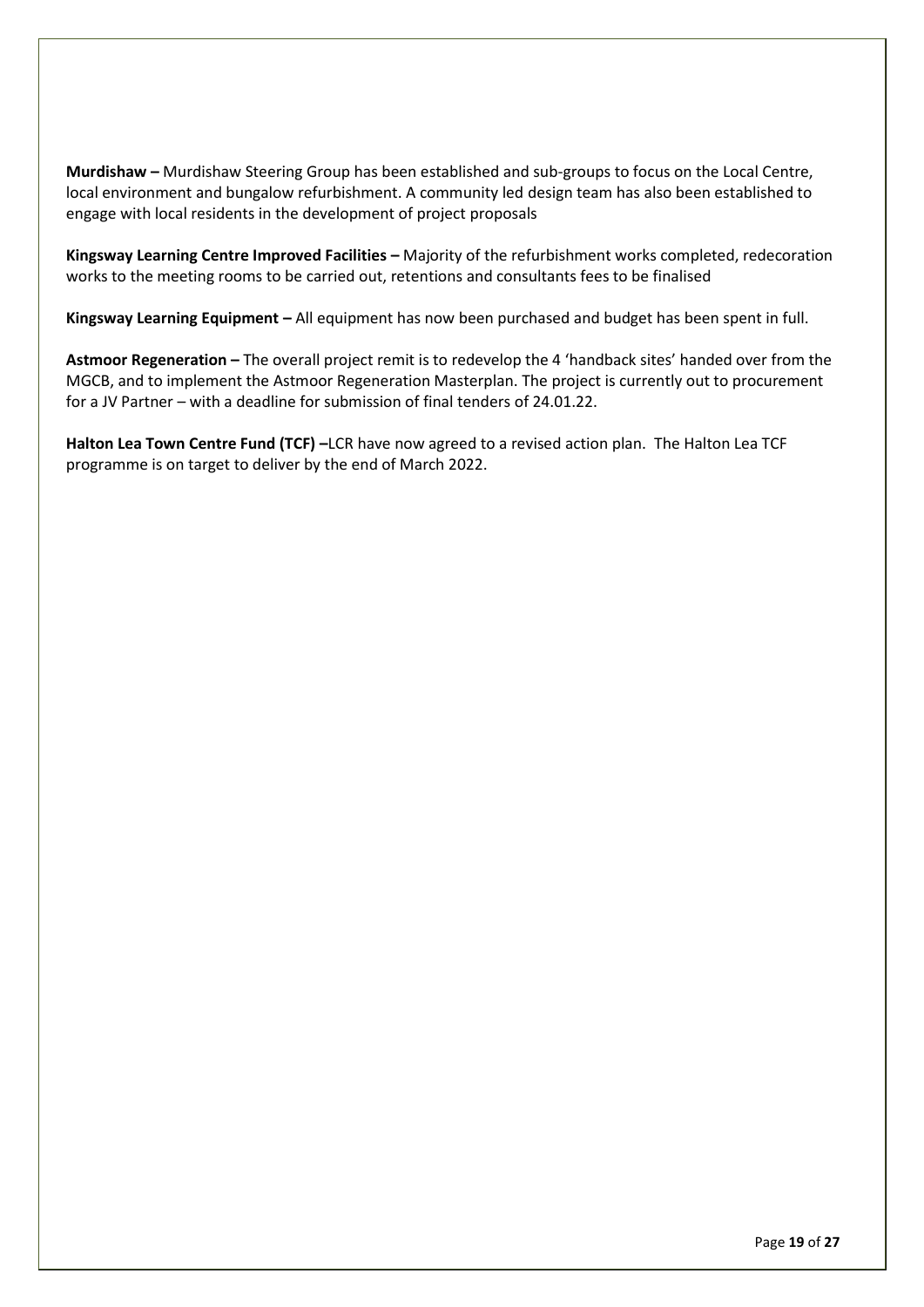# **PLANNING, PROVISION & TRANSPORTATION DEPARTMENT**

# **Revenue Operational Budget as at 31st December 2021**

|                                            | Annual<br><b>Budget</b> | <b>Budget to</b><br><b>Date</b> | Actual   | Variance<br>(Overspend) | <b>Forecast</b><br>Outturn |
|--------------------------------------------|-------------------------|---------------------------------|----------|-------------------------|----------------------------|
| <b>Expenditure</b>                         | £'000                   | £'000                           | £'000    | £'000                   | £'000                      |
| Employees                                  | 4,757                   | 3,588                           | 3,352    | 236                     | 315                        |
| <b>Efficiency Savings</b>                  | $-100$                  | $-100$                          | $-100$   | $\Omega$                | 0                          |
| Premises                                   | 161                     | 133                             | 105      | 28                      | 37                         |
| <b>Hired &amp; Contracted Services</b>     | 252                     | 211                             | 363      | (152)                   |                            |
|                                            |                         |                                 |          |                         | (203)                      |
| Supplies & Services                        | 182                     | 331                             | 419      | (88)                    | (117)                      |
| <b>Street Lighting</b>                     | 1,679                   | 1,019                           | 663      | 356                     | 475                        |
| Highways Maintenance                       | 2,859                   | 1,327                           | 1,409    | (82)                    | (109)                      |
| <b>Fleet Transport</b>                     | 1,361                   | 1,021                           | 976      | 45                      | 58                         |
| <b>Bus Support - Halton Hopper Tickets</b> | 199                     | 15                              | 15       | $\mathbf 0$             | 0                          |
| <b>Bus Support</b>                         | 560                     | 356                             | 415      | (59)                    | (78)                       |
| Grants to Voluntary Organisations          | 61                      | 61                              | 61       | 0                       | 0                          |
| <b>NRA Levy</b>                            | 68                      | 68                              | 68       | $\mathbf 0$             | $\mathbf 0$                |
| <b>LCR Levy</b>                            | 882                     | 661                             | 661      | $\Omega$                | $\mathbf 0$                |
| <b>Contribution to Reserves</b>            | 440                     | 18                              | $\Omega$ | 18                      | 18                         |
| <b>Total Expenditure</b>                   | 13,361                  | 8,709                           | 8,407    | 302                     | 396                        |
|                                            |                         |                                 |          |                         |                            |
| Income                                     |                         |                                 |          |                         |                            |
| Sales & Rents Income                       | $-91$                   | $-71$                           | $-39$    | (32)                    | (43)                       |
| <b>Planning Fees</b>                       | $-518$                  | $-435$                          | $-589$   | 154                     | 206                        |
| <b>Building Control Fees</b>               | $-219$                  | $-176$                          | $-172$   | (4)                     | (6)                        |
| Other Fees & Charges                       | $-898$                  | $-674$                          | $-684$   | 10                      | 14                         |
| <b>Grants &amp; Reimbursements</b>         | $-111$                  | $-172$                          | $-172$   | 0                       | 0                          |
| Government Grant Income                    | $-61$                   | $-56$                           | $-56$    | $\mathbf 0$             | $\mathbf 0$                |
| Halton Hopper Income                       | $-199$                  | $-7$                            | $-7$     | $\Omega$                | $\pmb{0}$                  |
| School SLA's                               | $-45$                   | $-43$                           | $-36$    | (7)                     | (9)                        |
| Recharge to Capital                        | $-317$                  | $-64$                           | $-25$    | (39)                    | (52)                       |
| <b>LCR Levy Reimbursement</b>              | $-882$                  | $-661$                          | $-661$   | $\Omega$                | $\Omega$                   |
| <b>Contribution from Reserves</b>          | $-628$                  | $-524$                          | $-542$   | 18                      | 24                         |
| <b>Total Income</b>                        | $-3,969$                | $-2,883$                        | $-2,983$ | 100                     | 134                        |
|                                            |                         |                                 |          |                         |                            |
| <b>Net Operational Expenditure</b>         | 9,392                   | 5,826                           | 5,424    | 402                     | 530                        |
| <b>Covid Costs</b>                         |                         |                                 |          |                         |                            |
| PPE & Equipment                            | $\mathbf 0$             | $\mathbf 0$                     | 30       | (30)                    | (30)                       |
| Staffing                                   | 0                       | $\mathbf 0$                     | 17       | (17)                    | (34)                       |
| <b>EATF Grant Expenditure</b>              | $\mathbf 0$             | $\mathbf 0$                     | 19       | (19)                    | (306)                      |
| Additional Home to School Transport        | 0                       | $\mathbf 0$                     | 6        | (6)                     | (6)                        |
| Covid Bus Support Grant                    | $\mathbf 0$             | $\mathbf 0$                     | 19       | (19)                    | (19)                       |
| <b>Covid Loss of Income</b>                |                         |                                 |          |                         |                            |
| Fees & Charges                             | -38                     | -38                             | $\cup$   | (38)                    | (38)                       |
| <b>Government Grant Income</b>             |                         |                                 |          |                         |                            |
| Covid Bus Support Grant                    | 0                       | 0                               | -19      | 19                      | 19                         |
| <b>EATF Grant</b>                          | 0                       | 0                               | $-19$    | 19                      | 306                        |
| Additional Home to School Transport Grant  | 0                       | $\mathbf 0$                     | -6       |                         |                            |
|                                            |                         |                                 |          | 6                       | 6                          |
| Government Grant Income                    | $\Omega$                | $\Omega$                        | $-85$    | 85                      | 102                        |
| <b>Net Covid Expenditure</b>               | $-38$                   | $-38$                           | $-38$    | $\bf{0}$                |                            |
| <b>Recharges</b>                           |                         |                                 |          |                         |                            |
| <b>Premises Recharges</b>                  | 516                     | 387                             | 387      | 0                       | $\mathbf 0$                |
| <b>Transport Recharges</b>                 | 707                     | 528                             | 521      | 7                       | $9\,$                      |
|                                            |                         |                                 |          |                         | $\pmb{0}$                  |
| <b>Asset Charges</b>                       | 1,250                   | 0                               | $\Omega$ | $\mathbf 0$             |                            |
| <b>Central Recharges</b>                   | 1,560                   | 1,170                           | 1,170    | $\mathbf 0$             | $\mathbf 0$                |
| Transport Recharge Income                  | $-4,328$                | $-3,168$                        | $-3,213$ | 45                      | 60                         |
| Central Recharge Income                    | $-830$                  | $-662$                          | $-662$   | 0                       | 0                          |
| <b>Net Total Recharges</b>                 | $-1,125$                | $-1,745$                        | $-1,797$ | 52                      | 69                         |
| <b>Net Departmental Expenditure</b>        | 8,229                   | 4,043                           | 3,589    | 454                     | 599                        |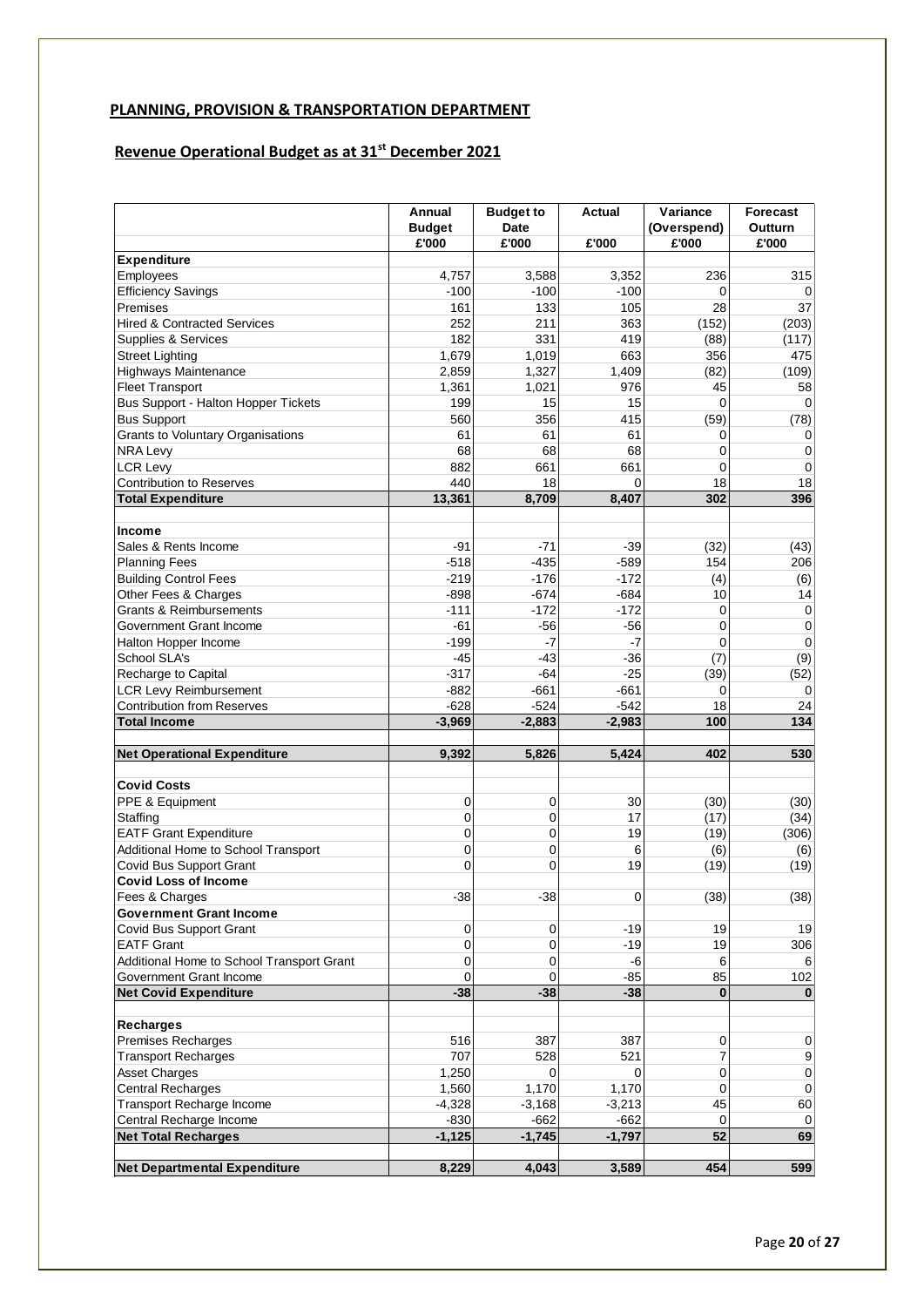### **Comments on the above figures**

The department's net expenditure position as at 31 December 2021 is under the profiled budget by £0.454m. It is projected that by the end of the financial year this figure will have increased to £0.599m with the reasons detailed below:

Budget holders have been working closely with the Department to try to ensure a balanced budget is achieved. Wherever possible capital expenditure has been prioritised in order to relieve pressure on the revenue budgets.

Employee spend is projected to be largely under budget this financial year due to a number of vacancies across the whole department, in particular the Highways and Traffic divisions. Vacant posts are currently being held and not advertised in a bid to make further savings. Across the department, there are 96.5fte's and of these, 14.4fte's are currently vacant, including a Divisional Manager post. It is important to note, however, that 3fte's are currently being filled via a contractual shared Building Control service between Halton and Knowsley.

Hired and contracted services and supplies and services spend is projected to be over budget due to survey costs and plans that have been required in the Planning division. Halton also has a contract with MEAS (Merseyside Environmental Advisory Service) which is hosted by Sefton LA. This is used to provide Halton with advice in relation to ecology, waste, environmental impact assessments and local plans. To have this advice internally would cost Halton more than the contract, but at the moment, it is significantly over the allocated budget. Legal fees are also currently projected to be over budget due to external legal advice needing to be procured in relation to judicial reviews where decisions have been challenged.

Street lighting spend is currently projected to be under budget by the end of the financial year but this is subject to change. Due to the anticipated increase in utility costs for 2022/23 we expect the budget for next financial year to be fully utilised, therefore the under spend in the current year is a one off and budget is projected to match expenditure in 2022/23. There is a capital street lighting upgrade programme in place that if implemented quicker could help to produce a revenue saving.

Highways maintenance budgets are currently projected to be over budget as per the last financial year. However, this is liable to change and will be monitored closely throughout the year, with capital being utilised where appropriate.

Fleet transport costs is projected to be under the budget profile this financial year. This is mostly due to fleet being replaced for newer models that are much more efficient and this has led to a reduction in consumables such as vehicle parts, tyres and fuel. This in turn then has an impact on the costs recharged out to other services within the authority. Although the department is projecting an underspend it is of note that the Council is seeing increased costs in the purchase of parts and the time it takes to receive orders, this has been reflected in the report.

Bus support costs is projected to be over budget by the end of the financial year. This is being monitored closely and contracts that were previously held by Halton Transport and were put in place urgently, are due to be reviewed. Also the SJB shuttle bus contract has come back in house from Mersey Gateway which has contributed to the projected overall expenditure total.

Sales income is projected to be under budget by the end of the financial year due to a decrease in income generated at Lowerhouse Lane Depot for external fuel sales. This is being closely monitored. Planning income is expected to come in higher than anticipated based on the third quarter of 2021/22.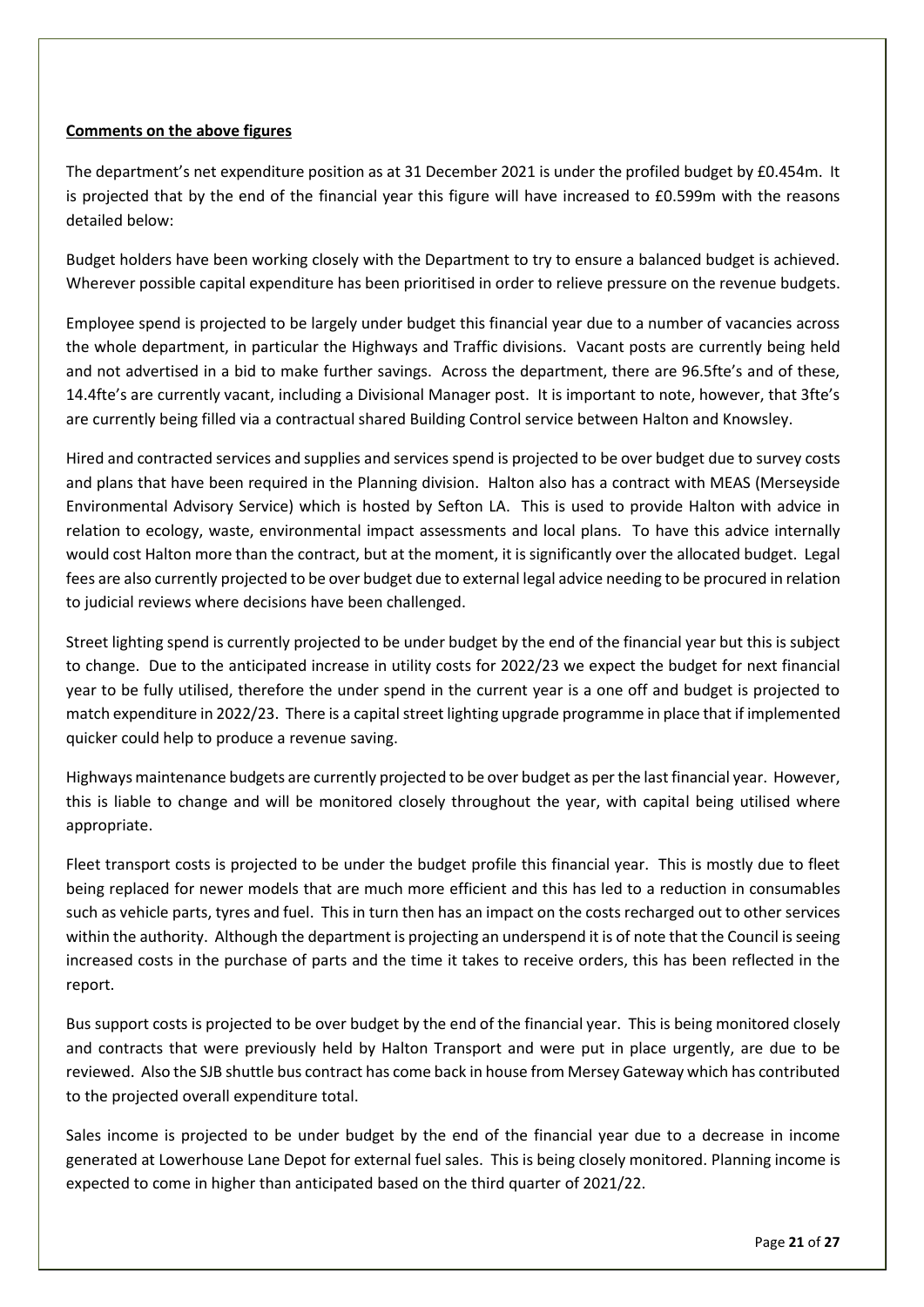This is entirely unpredictable and due to the current trend of homeowners carrying out home projects rather than holidays, this could change in the future.

Fees and charges income is projected to over achieve due to an increase of income generation in the Traffic division. The Council has also seen a rise in the amount of access crossing income generated this financial year.

The recharge of salaries to capital schemes is unlikely to achieve its income target this financial year due to a lack of traditional capital projects, and therefore there is less opportunity to capitalise.

#### **COVID Costs and Loss of Income**

There has been an agency worker employed within the Health and Safety team to deal with Covid queries. .

The Highways division are expected to achieve a lower amount of supervision fees because work being carried out by third parties is not at the same level as in previous years.

|  |  | Capital Projects as at 31 December 2021 |  |
|--|--|-----------------------------------------|--|
|  |  |                                         |  |

|                                               | 2021-22    |            |        | Total                 |
|-----------------------------------------------|------------|------------|--------|-----------------------|
|                                               | Capital    | Allocation | Actual | Allocation            |
|                                               | Allocation | to Date    | Spend  | Remaining             |
|                                               | f'000      | f'000      | f'000  | ${\tt f}^{\prime}000$ |
|                                               |            |            |        |                       |
| <b>Local Transport Plan</b>                   |            |            |        |                       |
| <b>Total Bridge &amp; Highway Maintenance</b> | 4,910      | 1,216      | 1,216  | 3,694                 |
| <b>Integrated Transport</b>                   | 3,629      | 367        | 367    | 3,262                 |
| <b>STEP Schemes</b>                           | 0          | 1          | 1      | (1)                   |
| SJB MM - Arch Painting                        | 320        | 0          | 0      | 320                   |
| $SJB - Decoupling$                            | 3,759      | 4,783      | 4,783  | (1,024)               |
|                                               |            |            |        |                       |
| <b>Widnes Loops</b>                           | 147        | 147        | 147    | 0                     |
| <b>Runcorn East Connectivity</b>              | 900        | 406        | 406    | 494                   |
| <b>Total Local Transport Plan</b>             | 13,665     | 6,920      | 6,920  | 6,745                 |
| <b>Halton Borough Council Schemes</b>         |            |            |        |                       |
| <b>Street Lighting</b>                        | 50         | 27         | 27     | 23                    |
| <b>Lighting Upgrades</b>                      | 200        | 153        | 153    | 47                    |
| Silver Jubilee Bridge - Lighting              | 25         | 17         | 17     | 8                     |
| <b>Risk Management</b>                        | 50         | 9          | 9      | 41                    |
| <b>Fleet Vehicles</b>                         | 1,000      | 515        | 515    | 485                   |
| SUD Green Cycle                               | 50         | 7          | 7      | 43                    |
| Windmill Hill Flood Risk Management Scheme    | 212        | 200        | 200    | 12                    |
|                                               |            |            |        |                       |
|                                               |            |            |        |                       |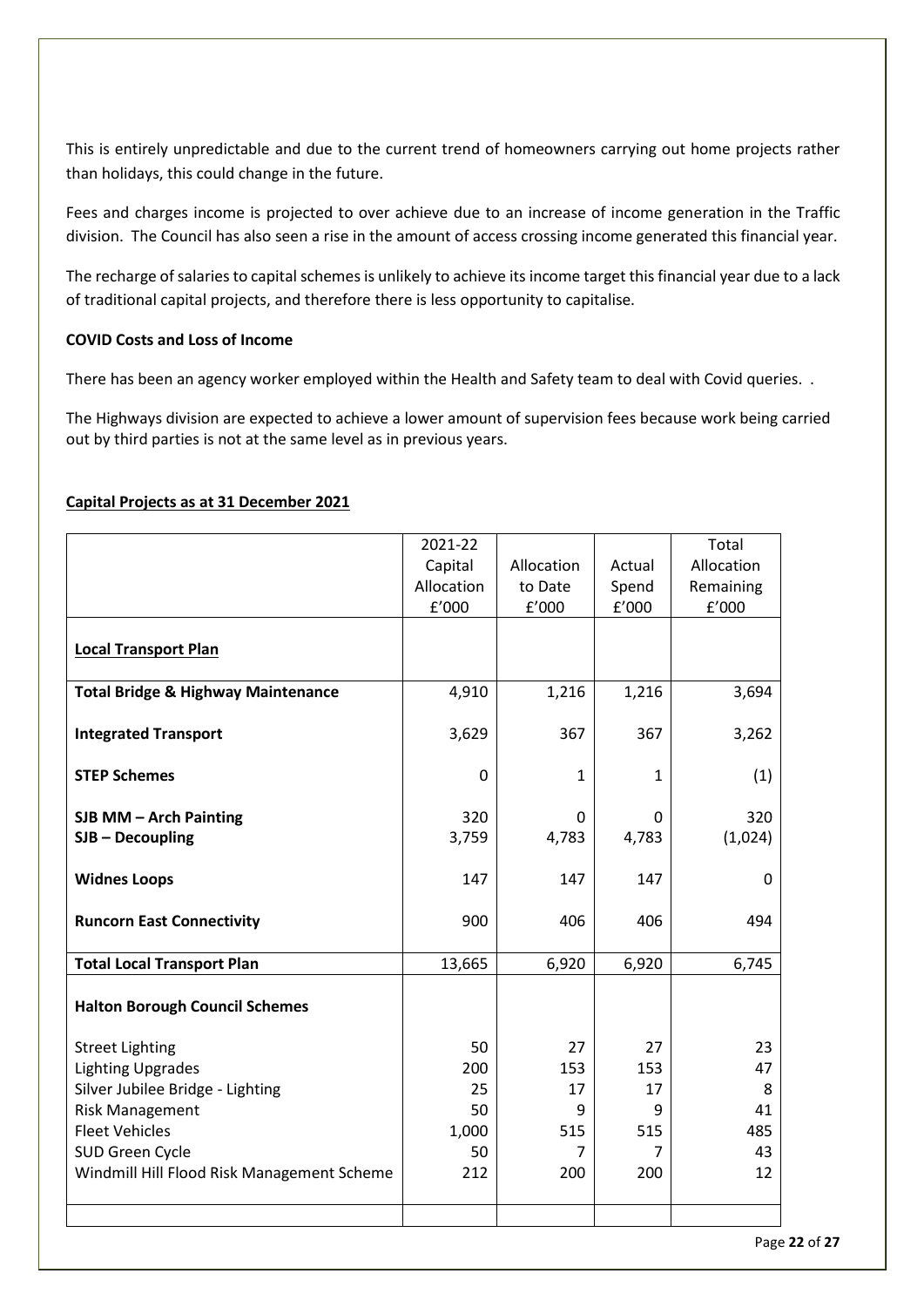| <b>Total Halton Borough Council Schemes</b> | 1.587  | 928   | 928   | 659   |
|---------------------------------------------|--------|-------|-------|-------|
|                                             |        |       |       |       |
| <b>Total Capital Expenditure</b>            | 15.252 | 7.848 | 7.848 | 7.404 |

#### **Comments on the above figures**.

The SJB MM (Silver Jubilee Bridge Major Maintenance) arch painting programme has now been completed, it was delayed due to various unforeseen circumstances such as bad weather.

Works are continuing for the lighting upgrade programme.

The Runcorn Station Quarter works are progressing well and the grant awarded has been fully spent. Works are proceeding on schedule and remaining spend will be met by borrowing.

Spend on capital projects is following the normal profile of expenditure being low in the first two quarters and then increasing from Q3 onwards. This is expected to continue this financial year.

#### **COMMUNITY & ENVIRONMENT**

#### **Revenue Budget as at 31 December 2021**

|                                          | Annual        | <b>Budget to</b> | <b>Actual</b> | Variance    | <b>Forecast</b> |
|------------------------------------------|---------------|------------------|---------------|-------------|-----------------|
|                                          | <b>Budget</b> | <b>Date</b>      |               | (Overspend) | <b>Outturn</b>  |
|                                          | £'000         | £'000            | £'000         | £'000       | £'000           |
| <b>Expenditure</b>                       |               |                  |               |             |                 |
| Employees                                | 14,976        | 11,175           | 9,942         | 1,234       | 1,655           |
| Premises                                 | 2,279         | 1,787            | 1,532         | 255         | 340             |
| Supplies & Services                      | 2,457         | 1,621            | 1,571         | 50          | 193             |
| <b>Book Fund</b>                         | 105           | 102              | 136           | (34)        | (46)            |
| <b>Hired Services</b>                    | 537           | 218              | 265           | (47)        | (62)            |
| <b>Food Provisions</b>                   | 459           | 140              | 132           | 8           | 64              |
| School Meals Food                        | 1,835         | 1,420            | 1,493         | (73)        | (118)           |
| Transport                                | 115           | 99               | 95            | 4           |                 |
| Other Agency Costs                       | 131           | 120              | 113           | 8           | (9)             |
| <b>Waste Disposal Contract</b>           | 6,312         | 4,510            | 4,484         | 26          | (181)           |
| <b>Grants to Voluntary Organisations</b> | 141           | 55               | 50            | 5           | 93              |
| <b>Grant to Norton Priory</b>            | 172           | 172              | 174           | (1)         | (1)             |
| <b>Rolling Projects</b>                  | 0             | 39               | 39            | 0           | (39)            |
| <b>Transfer to Reserves</b>              | $\Omega$      | 0                | $\Omega$      |             | 0               |
| <b>Capital Financing</b>                 | $\Omega$      | -7               | $-4$          | (3)         | O               |
| <b>Total Expenditure</b>                 | 29,520        | 21,451           | 20,021        | 1,430       | 1,894           |
|                                          |               |                  |               |             |                 |
| Income                                   |               |                  |               |             |                 |
| Sales Income                             | $-1,276$      | $-745$           | $-465$        | (280)       | (601)           |
| <b>School Meals Sales</b>                | $-1,831$      | $-1,384$         | $-1,007$      | (377)       | (169)           |
| Fees & Charges Income                    | $-4,636$      | $-3,504$         | $-3,438$      | (66)        | (117)           |
| Rents Income                             | $-201$        | $-132$           | $-127$        | (5)         | (7)             |
| Government Grant Income                  | $-1,094$      | $-543$           | $-547$        | 4           | (3)             |
| Reimbursements & Other Grant Income      | $-597$        | $-223$           | $-223$        | (0)         | 50              |
| <b>Schools SLA</b>                       | $-1,116$      | $-1,116$         | $-1,106$      | (10)        | (10)            |
| Internal Fees Income                     | $-247$        | $-78$            | $-78$         | (0)         | (139)           |
| School Meals Other Income                | $-1,418$      | $-632$           | $-626$        | (5)         | (309)           |
| <b>Catering Fees</b>                     | $-114$        | $\Omega$         | 43            | (44)        | (158)           |
| <b>Capital Salaries</b>                  | $-173$        | $-88$            | $-86$         | (2)         | (3)             |
| <b>Transfers from Reserves</b>           | $-80$         | $-4$             | $-4$          | (1)         | (40)            |
| <b>Total Income</b>                      | $-12,783$     | $-8,449$         | $-7,664$      | (785)       | (1, 505)        |
|                                          |               |                  |               |             |                 |
| <b>Net Operational Expenditure</b>       | 16,737        | 13,003           | 12,358        | 645         | 389             |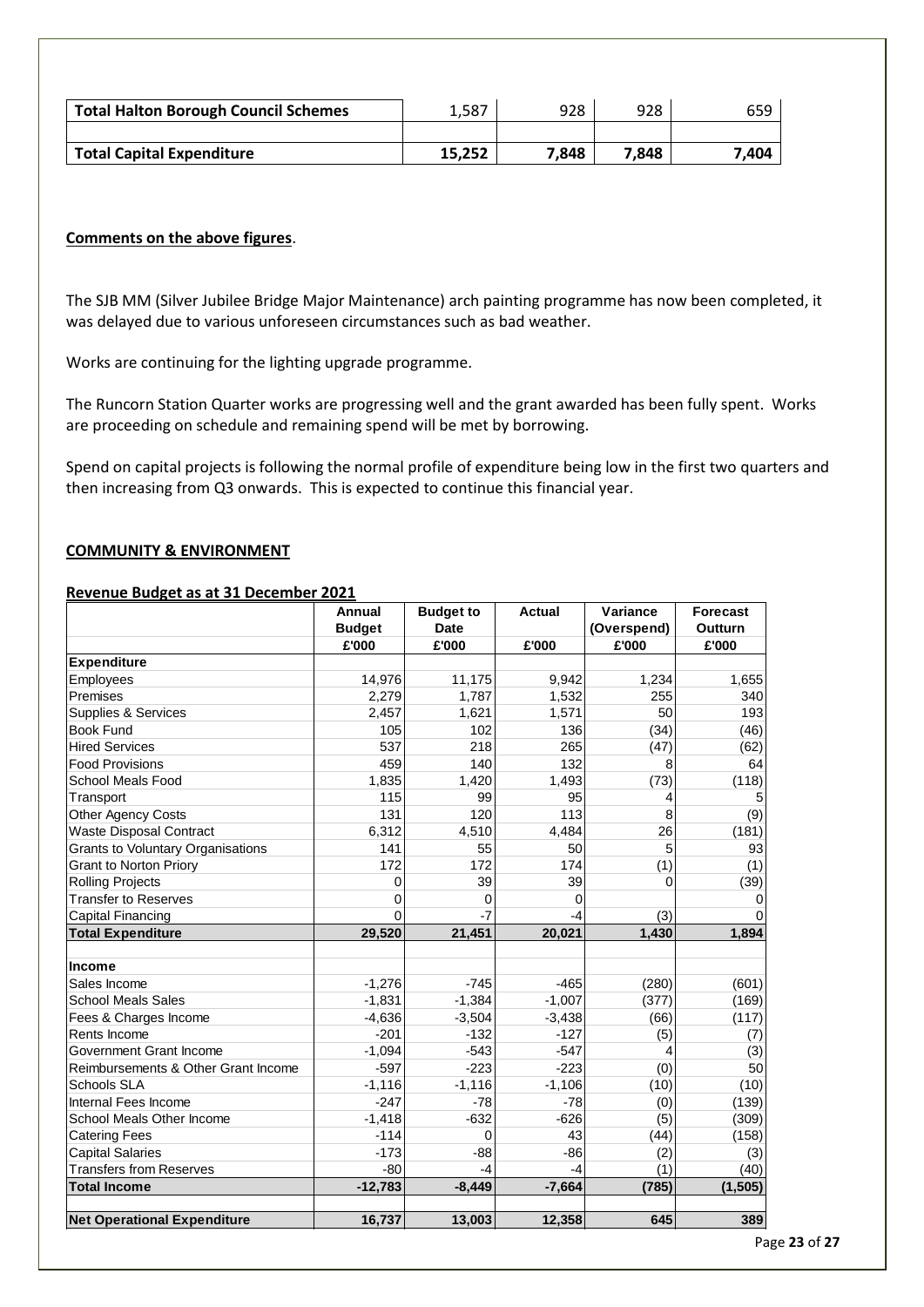|                                     | Annual        | <b>Budget to</b> | <b>Actual</b> | Variance    | <b>Forecast</b> |
|-------------------------------------|---------------|------------------|---------------|-------------|-----------------|
|                                     | <b>Budget</b> | <b>Date</b>      |               | (Overspend) | Outturn         |
|                                     | £'000         | £'000            | £'000         | £'000       | £'000           |
| <b>Covid Costs</b>                  |               |                  |               |             |                 |
| <b>Community Development</b>        | 0             | 0                | $\mathbf 0$   | 0           | 0               |
| <b>Community Safety</b>             | $\mathbf 0$   | 0                | 0             | $\Omega$    | $\Omega$        |
| Leisure & Recreation                | 0             | 0                | 106           | (106)       | (112)           |
| Open Spaces                         | $\mathbf 0$   | 0                | 43            | (43)        | (45)            |
| <b>Schools Catering</b>             | 0             | 0                | 0             | $\Omega$    | $\Omega$        |
| Waste & Environmental Improvement   | $\mathbf 0$   | 0                | $\Omega$      | $\Omega$    | (585)           |
| Covid Local Support                 | 0             | 0                | 621           | (621)       | (621)           |
| <b>Covid Loss of Income</b>         |               |                  |               |             |                 |
| <b>Commercial Catering</b>          | $-43$         | $-18$            | 0             | (18)        | (43)            |
| <b>Community Development</b>        | $-129$        | $-104$           | 0             | (104)       | (129)           |
| Leisure & Recreation                | $-434$        | $-359$           | 0             | (359)       | (434)           |
| The Brindley                        | $-367$        | $-292$           | 0             | (292)       | (367)           |
| Open Spaces                         | $-70$         | $-63$            | 0             | (63)        | (70)            |
| Stadium                             | $-40$         | $-30$            | $\mathbf{0}$  | (30)        | (40)            |
| <b>Government Grant Income</b>      |               |                  |               |             |                 |
| <b>General Covid Funding</b>        | 0             | 0                | $-1,015$      | 1,015       | 1,825           |
| Covid Local Support Grant           | $\Omega$      | $\Omega$         | $-621$        | 621         | 621             |
| <b>Net Covid Expenditure</b>        | $-1,083$      | $-866$           | $-866$        | $\bf{0}$    |                 |
| <b>Recharges</b>                    |               |                  |               |             |                 |
| <b>Premises Support</b>             | 1,589         | 1,192            | 1,192         | 0           | $\Omega$        |
| <b>Transport Support</b>            | 2,409         | 1,687            | 1,687         | $\mathbf 0$ | 123             |
| <b>Central Support</b>              | 4,419         | 3,314            | 3,314         | $\mathbf 0$ | $\mathbf 0$     |
| <b>Asset Rental Support</b>         | 146           | 0                | 0             | $\pmb{0}$   | 0               |
| Recharge Income                     | $-602$        | $-476$           | $-476$        | $\mathbf 0$ | $\Omega$        |
| <b>Net Total Recharges</b>          | 7,962         | 5,717            | 5,717         | $\bf{0}$    | 123             |
|                                     |               |                  |               |             |                 |
| <b>Net Departmental Expenditure</b> | 23,616        | 17,854           | 17,209        | 645         | 511             |

#### **Comments on the above figures**

The net Department spend is £0.645m below budget profile at the end of Quarter 3 with the estimated outturn underspend for 2021/22 is £0.511m.

The Department has been greatly affected by Covid-19 for the majority of 2020/21 and this has continued well into 2021/22. Many services were halted for at least part of the first half of the year, whilst others have had to make changes to working methods and service delivery, all of which have had an impact on the Department's budgetary position. As such, the Department's outturn for 2020/21 varied greatly to that in 2019/20 and this has continued into 2021/22. The Brindley remained closed to the public until the end of September. Libraries, Leisure Centres and Community Centres have been open for several months but with various restrictions in place on capacity. These restrictions have led to reduced income levels in the first half of the year compared to prepandemic levels but the assumption at Q2 was that these income streams will return, albeit slowly, closer to 2019/20 levels by the end of the current financial year. With the outbreak of the Omicron variant and with Government moving to 'Plan B' restrictions during Q3 this has had an impact on income generation at Leisure and Community Centres.

Employee expenditure is £1.234m under profiled budget at the end of Quarter 3. The underspend relates to a large number of unfilled vacancies in the Leisure Centres, The Brindley and within Open Spaces, where there has been difficulty recruiting. Site closures and reductions in service delivery have allowed vacancies across the Department to be held open for longer than usual which has also contributed to the underspend. There has also been the vacant Divisional manager post within the department which has contributed to the overall underspend figure.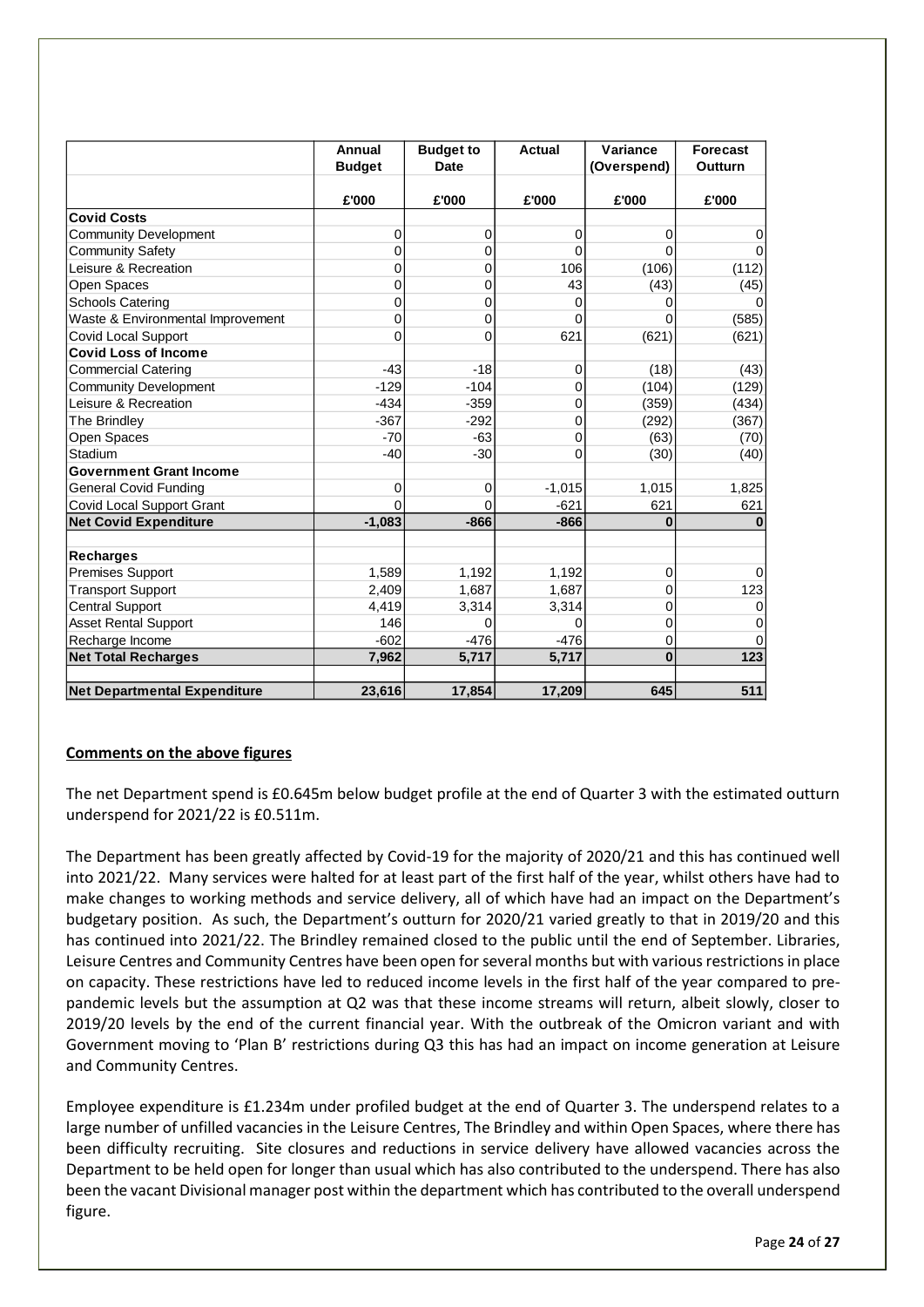Premises costs are £0.255m under budget profile at the end of Quarter 3. Utilities and repair costs have reduced considerably whilst sites have been closed this year. The outturn position is currently projected to be £0.340m under budget due to part-year closures at The Brindley and the Leisure Centres, and a reduction in services offered at the Stadium.

No invoices have yet been received for the waste disposal contracts in 2021/22. Estimated expenditure is therefore calculated based on the average cost per tonne in 2020/21 plus estimated additional tonnage in the current year. Any changes to these costs could have a large impact on the Department's outturn budget.

It is extremely challenging to estimate the School Meals income which is likely to be received during the rest of the year as the service has been subject to considerable disruption since resuming fully in late 2020, as many schools have had to send large numbers of children home to self-isolate. It is hoped that income levels will become more consistent as many Covid restrictions, like self-isolation, have been replaced with increased testing to allow children to remain in school. Sales income will also be affected by the economic downturn due to a likely increase in free school meals numbers and possible reductions in the amount of household income available for discretionary spending. These factors mean that any projections relating to the School Meals service are subject to a high degree of uncertainty and could change considerably by the end of the 2021/22 financial year.

Fees & Charges Income is £0.066m under budget at the end of Quarter 3. This relates to historic shortfalls in income in the Leisure Centres and the Stadium, offset by an increase in income for Cemeteries, the Crematorium and green waste licences. Sales income is also £0.280m under budget to date as sites opened up throughout the year and slowly return back to pre-pandemic income levels.

The Department has incurred £0.149m of additional costs due to Covid-19 at the end of Quarter 3. This is down considerably on the costs incurred in 2020/21. Some of these costs relate to the hiring of a temporary cremator during the first quarter and also the costs of webcasts for funerals due to government restrictions on attendances at the time. The estimated additional costs for the whole of 2021/22 are £0.742m. The majority of these costs are in relation to waste disposal, caused by a significant increase in the amount of waste generated from households during lockdown. This is a trend that may be a permanent legacy of Covid as more people work from home on a regular basis. There are also additional costs being incurred relating to PPE and cleaning requirements in buildings which are open to the public and also equipment at the Brindley which needed replacing due to under-use during the period that the premises were closed.

Covid-19 related income losses across the Department in Quarter 3 are estimated at £1.083m for the full year, as some sites remained closed in the first part of the year or have seen numbers reduced as we come out of lockdown.

It has been assumed that all additional costs and loss of external income that can be attributed to Covid-19 will be covered by government grant funding. This includes a grant of £0.230m awarded by the Arts Council to assist with the running costs of The Brindley, as well as to purchase equipment to enable the theatre to reopen safely in 2021/22.

Another Covid grant announced by the Government in 2021 was the Covid Local Support Grant scheme for £0.621m, which has been fully utilised to date to provide free school meal vouchers during school holidays in 2021.

Transport recharges are currently projected to increase to be underspent by £0.123m at the end of 2021/22. This is consistent with the historical trend of reduced transport costs within the Department.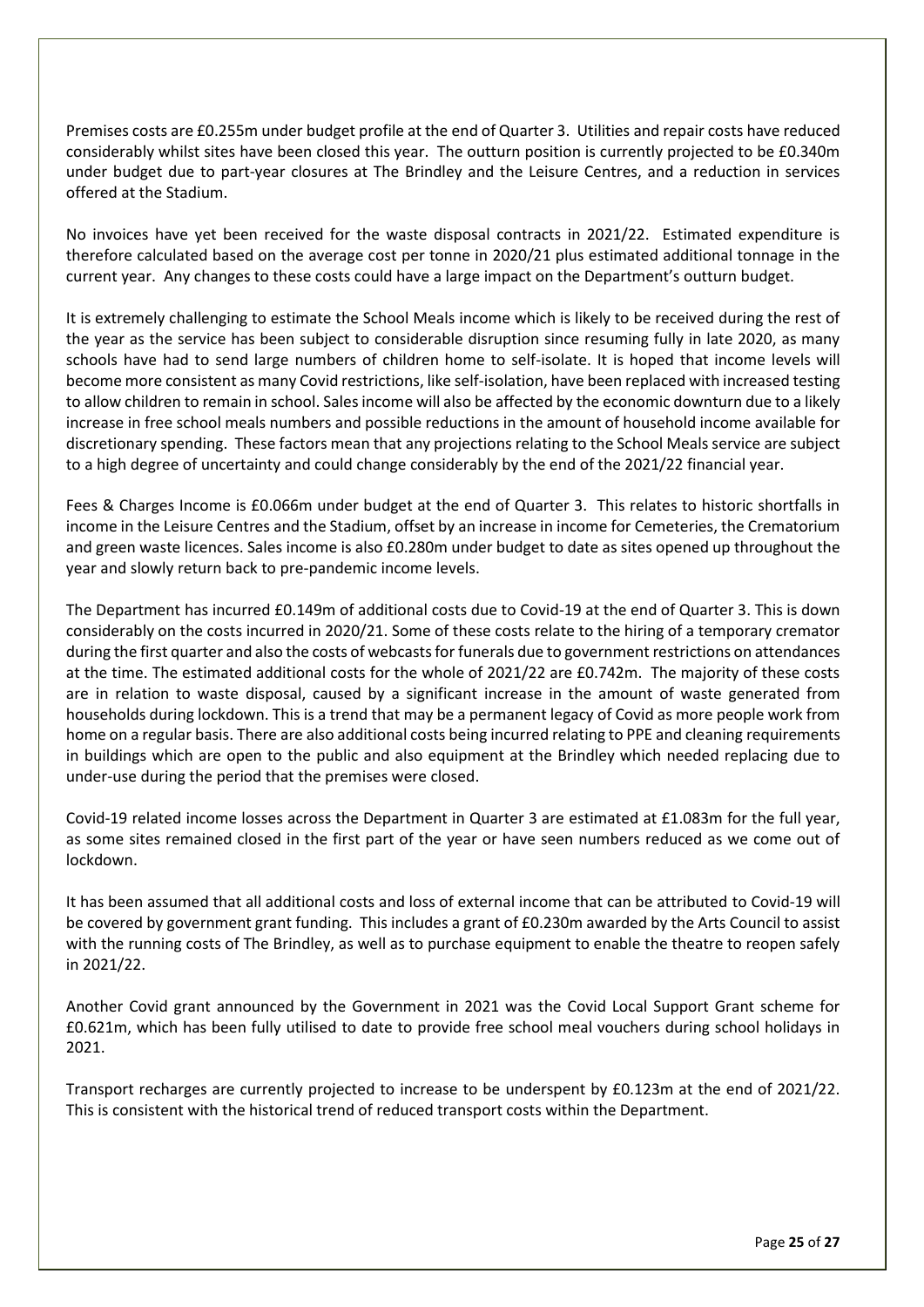#### **Capital Projects as at 31st December 2021**

| <b>Total</b>                             | 3,998      | 2,048      | 2,010    | 1,988      |
|------------------------------------------|------------|------------|----------|------------|
| <b>Widnes Cremator</b>                   | 200        | 0          | $\Omega$ | 200        |
| <b>Halton Leisure Centre</b>             | 400        | 300        | 286      | 114        |
| <b>Brookvale Recreation Centre Pitch</b> | 577        | 210        | 209      | 368        |
| <b>Litter Bins</b>                       | 20         | $\Omega$   | 0        | 20         |
| Open Spaces                              |            |            |          |            |
|                                          | 650        | 220        | 217      | 433        |
| <b>Town Park</b>                         | 280        | 10         | 9        | 271        |
| Runcorn & Widnes Cemetery Storage        | 3          | 3          | 4        | (1)        |
| Peelhouse Lane Cemetery                  | 22         | 22         | 31       | (9)        |
| Crow Wood Play Area                      | 50         | 1          |          | 49         |
| <b>Upton Improvements</b>                | 13         | 0          | 0        | 13         |
| <b>Landfill Tax Credits</b>              | 10         | $\Omega$   | n        | 10         |
| Children's Playground Equipment          | 65         | 12         | 12       | 53         |
| <b>Stadium Decarbonisation Scheme</b>    | 1,678      | 1,250      | 1,222    | 456        |
| <b>Stadium Minor Works</b>               | 30         | 20         | 19       | 11         |
|                                          | f'000      | f'000      | f'000    | f'000      |
|                                          | Allocation | to Date    | Spend    | Remaining  |
|                                          | Capital    | Allocation | Actual   | Allocation |
|                                          |            |            |          |            |
|                                          | 2021/22    |            |          | Total      |

#### **Comments on the above figures**.

**Stadium Decarbonisation Scheme** - Work has progressed well on this grant-funded project to reduce the DCBL Stadium's carbon footprint. This has involved replacing the gas boilers with air source heat pumps and installing LED lighting and additional installation. Work due to be completed by March 2022 following a delay in the delivery of heat pumps.

**Children's Playground Equipment -** This is an ongoing project which includes spend on improvements within the Borough's playgrounds**.** 

**Crow Wood Park –** The park building and the external works are substantially complete and the next phase of landscaping works is now under way.

**Open Spaces Schemes –** This covers spending on a variety of externally funded projects, including work to Runcorn Hill Access works & replacement footbridge, Arley Drive & Sankey Canal Swing Bridge.

**Peelhouse Lane Cemetery** – Cemetery is now completed and handover has taken place. The expenditure in 21/22 relate to retention payments.

**Town Park** – The second phase of this project near Palacefields Avenue and Stockham Lane is now underway.

**Brookvale Recreation pitch refurbishment project** – Construction commenced, project due for completion February 2022. 5% of project cost will be retained for payment in 22/23.

**Halton Leisure Centre** – Compulsory purchase order legal process costs, service diversion and tree felling works, no other major costs 21/22. Anticipate significant expenditure commencing Q2 2022/23.

**Widnes Cremator –** An order is about to be placed for the replacement cremator. Works are planned for early 2022.